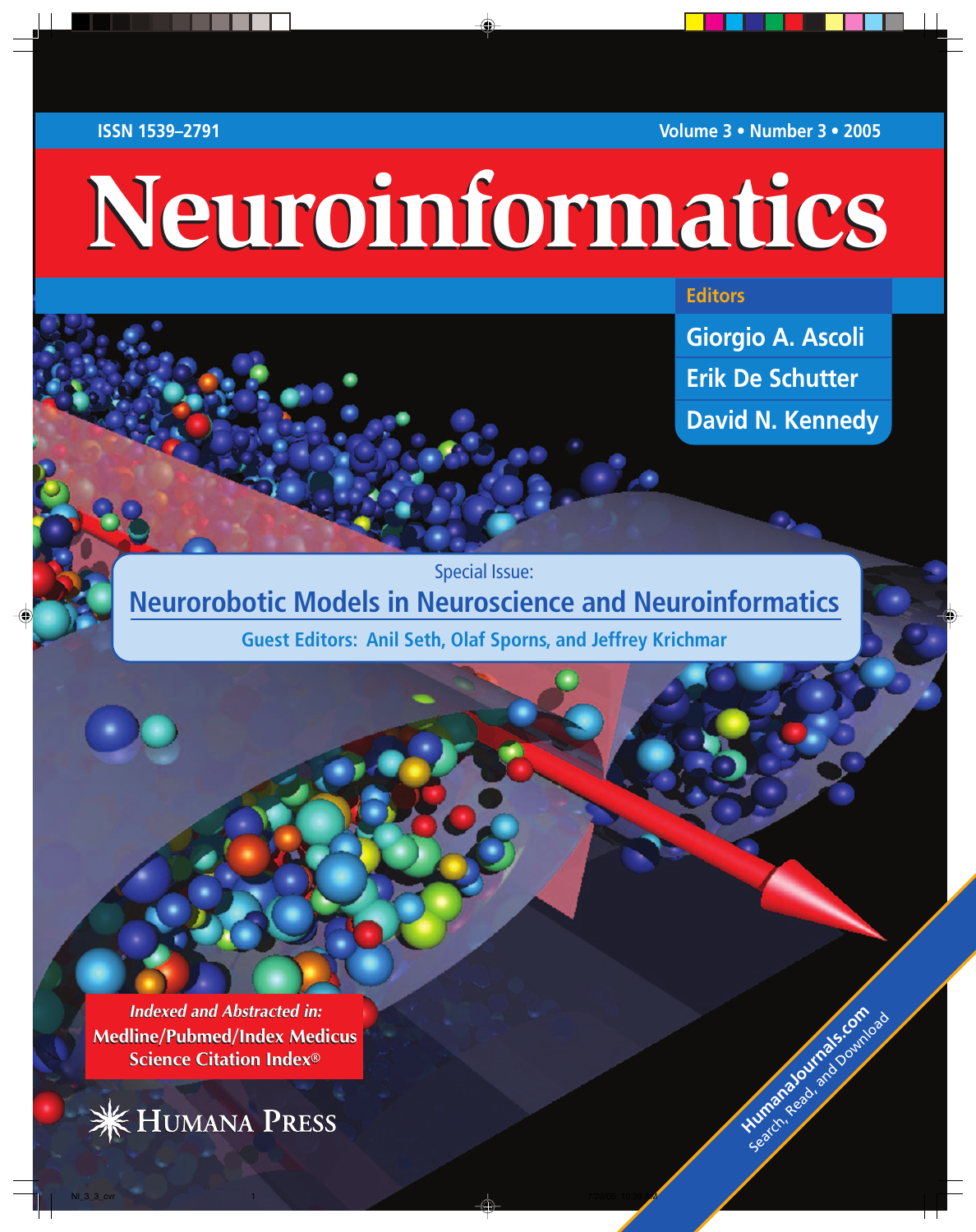*Neuroinformatics* © Copyright 2005 by Humana Press Inc. All rights of any nature whatsoever are reserved. 1539-2791/05/223–242/\$30.00 DOI: 10.1385/NI:3:3:223

# **Original Article**

## **A Computational Model of Parallel Navigation Systems in Rodents**

*Ricardo Chavarriaga,Thomas Strösslin, Denis Sheynikhovich, and Wulfram Gerstner\**

Ecole Polytechnique Fédérale de Lausanne (EPFL), School of Computer and Communication Sciences and Brain Mind Institute, 1015 Lausanne, Switzerland

#### **Abstract**

Several studies in rats support the idea of multiple neural systems competing to select the best action for reaching a goal or food location. Locale navigation strategies, necessary for reaching invisible goals, seem to be mediated by the hippocampus and the ventral and dorsomedial striatum whereas taxon strategies, applied for approaching goals in the visual field, are believed to involve the dorsolateral striatum. Acomputational model of action selection

is presented, in which different experts, implementing locale and taxon strategies, compete in order to select the appropriate behavior for the current task. The model was tested in a simulated robot using an experimental paradigm that dissociates the use of cue and spatial information.

**Index Entries:** Action selection; biomimetic agents; navigation strategies; reinforcement learning.

(Neuroinformatics DOI: 10.1385/NI:3:3:223)

#### **Parallel Navigation Systems**

Animals can adopt different navigation strategies depending on the environment and the task they have to solve (Redish, 1999). In some cases, the target is visible and can be reached by applying simple landmark guidance behavior. This kind of strategy is classified as *taxon navigation*. In other tasks, classified as *locale navigation*, the target cannot

be identified by any single cue (or sequence of cues), requiring the use of a spatial representation. For rodents such a representation, whose anatomical locus seems to be the hippocampus (O'Keefe and Nadel, 1978), is the basis of the cognitive map theory (Tolman, 1948). A third type of strategy, called *praxic navigation*, involves the execution of a constant motor program. Both praxic and taxon strategies can be

\*Author to whom all correspondence and reprint requests should be addressed. E-mail: wulfram.gerstner@epfl.ch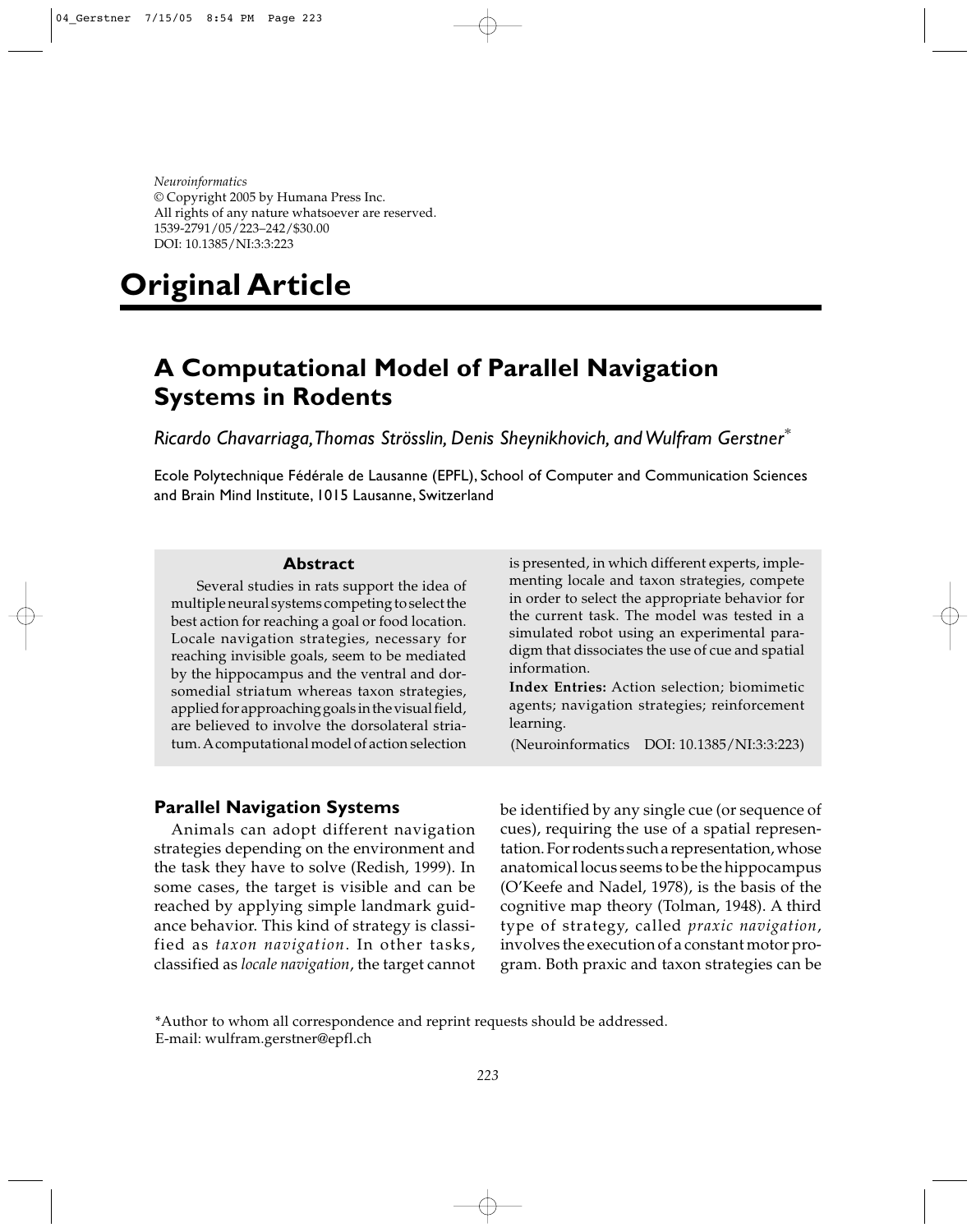understood as a stimulus–response-based navigation (Redish, 1999).<sup>1</sup>

Several studies have been designed to assess the use of spatial information as opposed to simple cue response in solving a navigational task, that is, the dissociation of a locale vs a taxon strategy (Packard et al., 1989; Packard and McGaugh, 1996; Pearce et al., 1998; Devan and White, 1999; Chang and Gold, 2003; Da Cunha et al., 2003). They have shown that hippocampal lesions impair the learning of spatial tasks, but have little or no effect in navigating toward visible goals. In contrast, lesions in the dorsal striatum impair the learning of a stimulus–response association (such as swimming toward a visible platform).

For example, Devan and White (1999) use a combined cue-place learning task to compare the effect of lesions in different areas implicated in navigation. They use the water maze task, which consists of a pool of colored water in which the rats are trained to swim to reach an escape platform which can be either below the surface (hidden version) or protruding above the water (visible version). During the first 2 d, the rats are placed in the visible version of the maze, which corresponds to a stimulus–response task. On the third training day, the visible platform is replaced by a submerged platform at the same location, requiring the use of spatial information to solve the task. The sequence is repeated two more times, for a total of six training days in the visible maze (days 1, 2, 4, 5, 7, and 8), and 3 d in the hidden maze (days 3, 6, and 9).

In order to dissociate the responses to the two types of information (visual cue vs spatial information), a competition trial is performed at day 10, where the platform is *visible* but at a *different* location. Animals were either intact (control group) or they had lesion in one of the following three areas implicated in navigation: (i) the hippocampus, (ii) the dorsolateral striatum, and (iii) the dorsomedial striatum.<sup>2</sup> During the competition trial animals with either hippocampal or dorsomedial lesions swam directly toward the visible platform (*cue response*), applying a taxon strategy to solve the task. In contrast, dorsolateral lesions produce a preference to the use of a locale strategy, having them swimming first toward the location where the platform was during the training phase (*place response*). All intact animals were able to solve the task, but 60% of them swam first to the former platform location before turning to the visible platform (i.e., exhibiting a place response and then switching to a taxon strategy). Figure 1 shows representative swimming paths of cue and place responders in the competition trial.

These results suggest that there exist at least two navigation systems in the rat brain working in parallel and mediating different forms of learning. One, including the dorsolateral striatum, mediates a form of learning in which a cue is associated with reward and triggers a guidance behavior (taxon strategy). The other system participates in the association between place and reward (locale strategy). The hippocampus seems to be one of the components of this system.<sup>3</sup> These systems work in parallel in a competitive way according to the situation in which learning occurs (White and McDonald, 2002).

This paper presents a model for animal navigation able to select between taxon and locale strategies to solve navigational tasks. Based on the hypothesis that multiple parallel systems

<sup>&</sup>lt;sup>1</sup>In the present article the term taxon is often used to refer to stimulus–response behavior in the general sense.

<sup>2</sup>The striatum corresponds to one of the input structures of the basal ganglia. In rodents, the dorsal striatum is also referred to as caudato putamen.

<sup>&</sup>lt;sup>3</sup>The nucleus accumbens in the ventral basal ganglia and, to some extent, the dorsomedial striatum (Devan and White, 1999) seem to be also involved in this navigation system.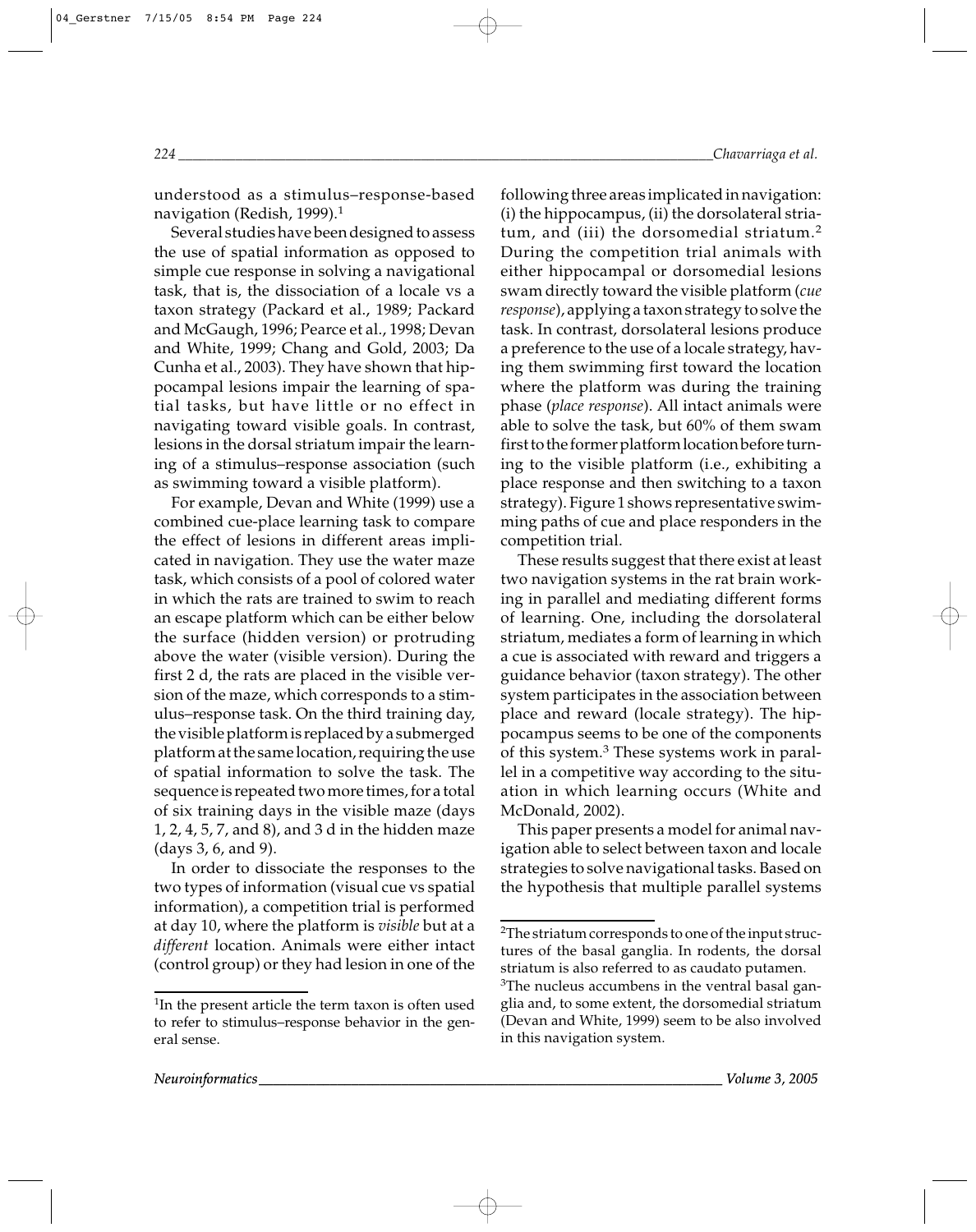

Fig.1.Representative swimming paths of cue and place responders in the competition trial.The dashed circle shows the location of the platform during training.The filled circle shows the location of the visible platform in the competition trial.**(A)**Animals exhibiting cue response (taxon strategy) swim directly to the visible platform. **(B)** Some animals swim first to the location of the platform (place response), before going toward the visible cue. (Redrawn after Devan and White, 1999.)

control these strategies, we implement each strategy as a separate, independent module. The module implementing the locale strategy learns associations between the location of the agent and the actions required to reach the goal. A representation of space, encoded in a population of simulated place-sensitive cells, is used to achieve self-localization. A second module, implementing the taxon strategy, is based on the association of sensory input (e.g., signaling a cue) to a specific response. Action control is performed by selecting among the directions of movement provided by these two modules. The question we ask in this paper is whether it is possible to design a competition mechanism between the two modules that is flexible, learnable, and would automatically select locale or taxon strategies depending on the task it is required to solve. As we will see, the same competition mechanism will also change from one strategy to another, when the strategy that was chosen first fails to solve the task, in a similar way as place responder rats do in the experiment described above.

It is hypothesized that such a competition mechanism exists, but we do not want to speculate about its biological implementation, be it a local or distributed system. Even though the modeling of the competition mechanism is not biologically detailed, it serves to illustrate some key points of the interaction among the systems involved in rodent navigation, as well as provide some insight into the nature of the computation underlying the selection of navigation strategies in rodents.

#### **Description of the Model**

According to the hypothesis of multiple parallel systems, a full model for spatial navigation should contain two separate modules, one for the *locale* and the other for the *taxon* strategies, and provide a mechanism to select the one that is the most appropriate in the current context. In this section we first describe the modules for locale (in the subsection "Locale Navigation Strategy") and taxon (in the subsection "Taxon Navigation Strategy") strategies, and then we present in detail the selection (in the subsection "Strategy Selection") and learning mechanism (in the subsections "Updating the Modules" and "Updating the Gating Network").

#### *Locale Navigation Strategy*

The locale navigation strategy requires a representation of space, which has been suggested to reside in the hippocampus (O'Keefe and Nadel, 1978). Our model of locale navigation is similar to the model proposed by Arleo and Gerstner (2000), except that we use a simplified representation of visual input as explained below. Both the models of Arleo and Gerstner (2000) and the current one build an incremental population of place-sensitive cells by combining external sensory input with internal (idiothetic) information. The population of place cells can then be used to learn about an association between states (places) and actions (directions of movement) allowing the model to perform navigation toward hidden goals.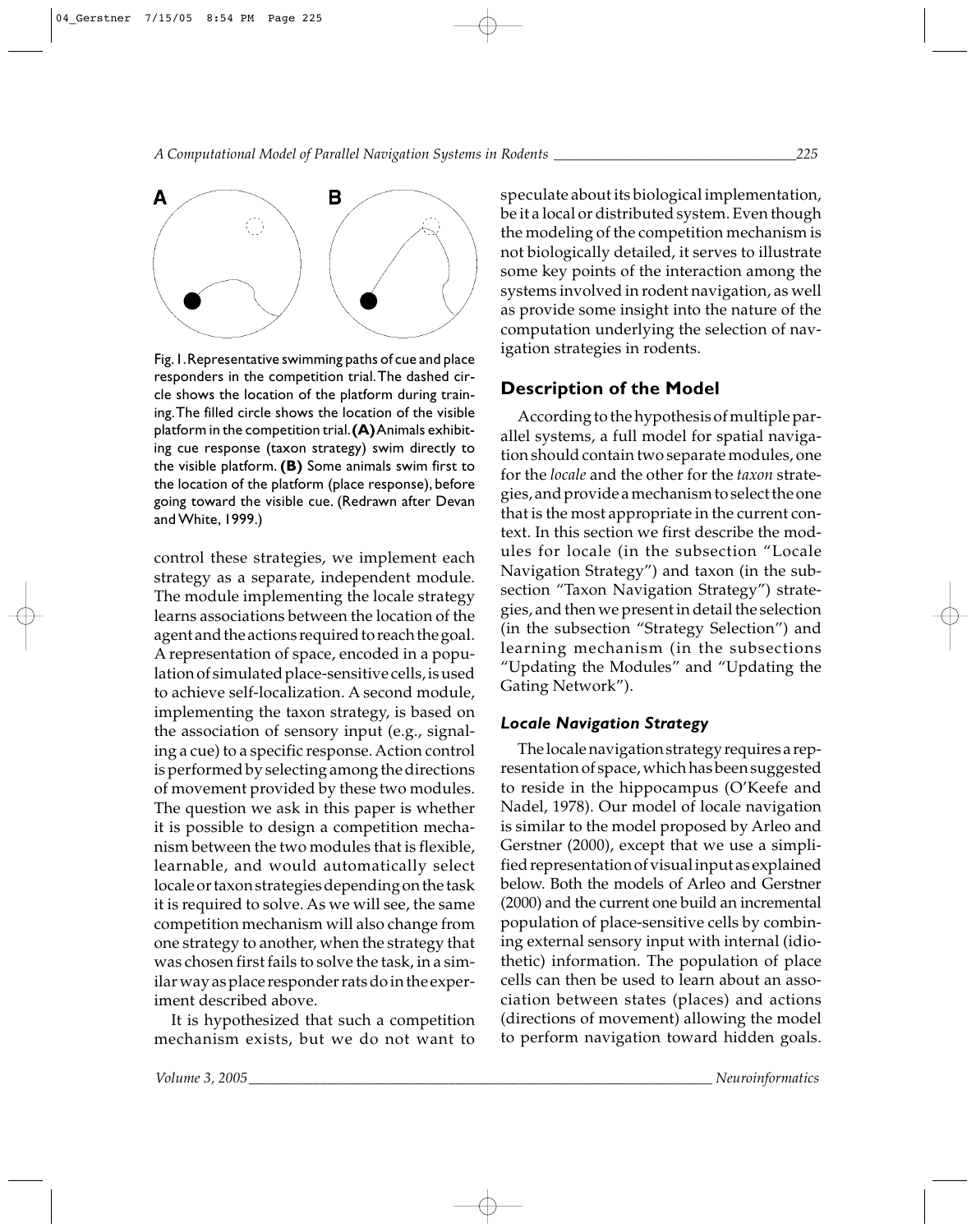

Fig. 2. Functional diagram of the hippocampal model. Dashed lines denote algorithmic transformation of the sensory information, solid lines denote projections between populations.The population of hippocampal PCs yield a representation of space used by the locale strategy. PI denotes a representation of space based on PI using proprioceptive odometry signals.APC denotes a spatial representation by allothetic PCs, driven by VCs encoding the local view.

*See* Arleo and Gerstner (2000) for a detailed description of the hippocampal model.

Figure 2 presents a functional diagram of the module for locale navigation. External stimuli are encoded in a population of view cells (VCs), which project to another population (referred to as *allothetic place cells* [APCs]) in which a representation of space based on external input is built. The transformation from external input to a first representation of space corresponds to the allothetic pathway leading to the hippocampus. A second pathway is based on idiothetic (i.e., proprioceptive) information. We refer to the ability of rodents to navigate using self-motion information (i.e., odometry and vestibular inputs) as *path integration* (PI) (McNaughton et al., 1996; Etienne et al., 1998; for a review *see* Etienne and Jeffery, 2004). It allows the rat to navigate in darkness or in absence of visual cues. In our model, we simply assume that such a representation based on PI exists. Both allothetic (APC) and idiothetic (PI) populations project onto the hippocampal population of place cells (PCs). The components of the locale system will be described in more detail in the following paragraphs.

#### Idiothetic Input to the Hippocampus

In our model, the idiothetic representation of space, encoded in the PI population, is implemented by an uniformly distributed population of cells with preconfigured metric relations. If the agent is moving at speed  $v(t)$ , we estimate its position  $p^{\text{PI}}(t) = \lfloor x(t), y(t) \rfloor$  by integration starting from the previous estimate  $p^{\text{PI}}(t-1)$ ,

$$
x(t) = x(t-1) + \int_{t-1}^{t} v(t') \cos[\theta(t')]dt'
$$
  

$$
y(t) = y(t-1) + \int_{t-1}^{t} v(t') \sin[\theta(t')]dt'
$$
 (1)

Proprioceptive information provides the speed (ν) of the agent, and we assume that vestibular

*Neuroinformatics\_\_\_\_\_\_\_\_\_\_\_\_\_\_\_\_\_\_\_\_\_\_\_\_\_\_\_\_\_\_\_\_\_\_\_\_\_\_\_\_\_\_\_\_\_\_\_\_\_\_\_\_\_\_\_\_\_\_\_\_\_\_\_\_\_ Volume 3, 2005*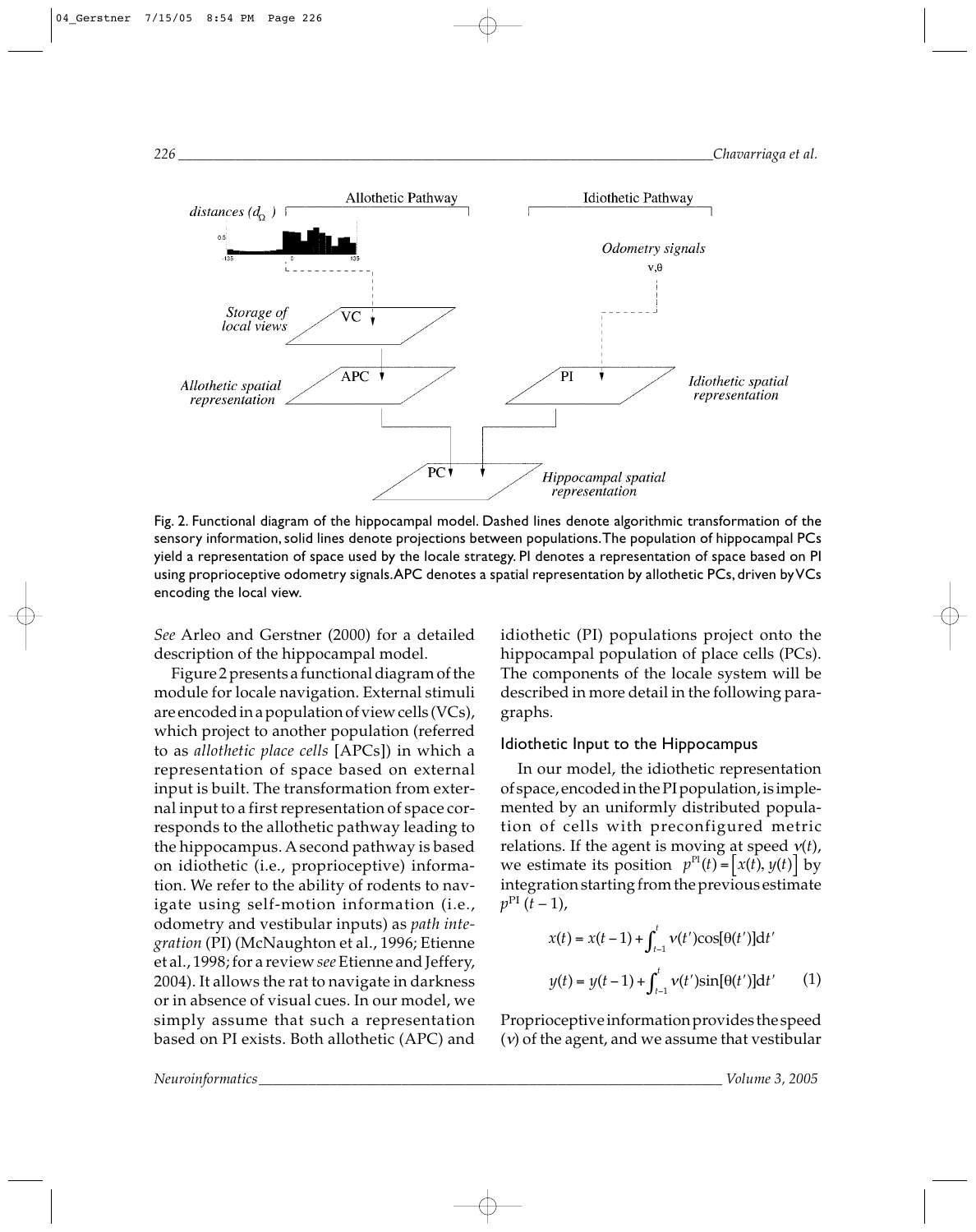

Fig. 3. **(A)** Agent situated in a simulated environment with three obstacles (black boxes). The large arrow marked "0" denotes the current direction of gaze. (B) Local view as perceived by the agent. The features  $(d_{ij})$ stored by the VCs are the normalized distances to the walls in 21 different directions  $\psi$  in the visual field (270°).**(C)** Activity of the hippocampal population. Each cell is represented by a dot located at the center of its place field. Highly activated cells are represented by dark dots.The cross marks the position of the robot.

information can be used to obtain the angle  $\theta^4$ . After a movement, the activity  $r_j^{\text{PI}}$  of each cell *j* in the PI module is updated according to the following:

$$
r_j^{\text{PI}} = \exp\left[-\frac{\left(p^{\text{PI}} - p_j^{\text{PI}}\right)^2}{2\sigma_{\text{PI}}^2}\right]
$$
 (2)

where  $p_j^{\text{PI}}$  is the center of the field of the cell *j*,  $\sigma_{\text{PI}}$  its width, and  $p^{\text{PI}} = \left[ x(t), y(t) \right]$  is the updated estimate based on path intersection (Eq. 1).

#### Allothetic Input to the Hippocampus

Behavioral and physiological experiments suggest that the hippocampal spatial representation is sensitive to visual cues (Muller and Kubie, 1987). The geometric properties of the environment, extracted by visual information, play an important role in the establishment of the spatial representation (O'Keefe and Burgess, 1996). Similar to the model proposed by Burgess et al. (2000), we encode the external input to the hippocampal model in a population of VCs using the distances  $(d_{\psi})$  to the closest wall in  $N_{\text{dir}} = 21$  different directions ( $\psi$ ) in the visual field.

At each location the agent takes a view of its environment and stores it in a newly recruited VC. The features of the local view as perceived by the agent in a simulated environment are presented in Fig. 3. Encoded local

<sup>4</sup>A set of neurons in the hippocampal formation, termed head direction cells, codes for directional information and can be seen as an allocentric compass of the animal (Taube et al., 1990; Blair and Sharp, 1995; Sharp et al., 1995). A neural model for the head-direction system has been implemented previously by Arleo and Gerstner (2001).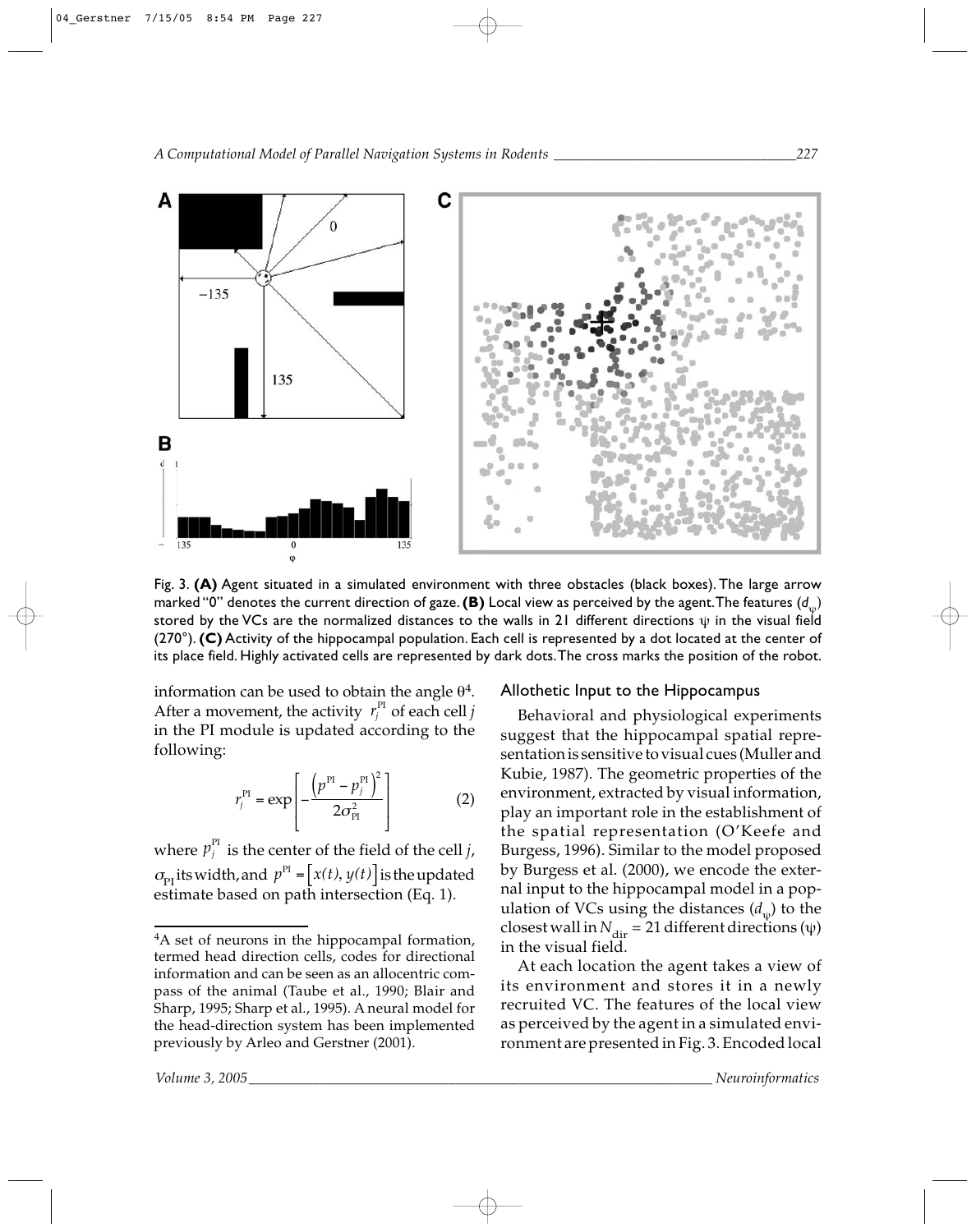views are aligned according to an allocentric frame of reference (which can be provided by the head direction system [Arleo and Gerstner, 2001]). The response of a VC cell *m* depends on the comparison between the features of the current local view (*d*) after alignment, and the stored features (*dm*). As views are taken in different directions, only the  $N_{\rm O}$  ≤  $N_{\rm dir}$  features in the overlapping region (Ω) of the view field are taken into account for the comparison

$$
r_{m}^{\text{VC}} = \exp\left[-\frac{\left(\frac{1}{N_{\Omega}}\sum_{\psi\in\Omega}|d_{\psi}^{m} - d_{\psi}|\right)^{2}}{2\sigma_{\text{VC}}^{2}}\right]
$$
(3)

VCs project downstream onto the population of APCs that code for the location using only visual information. The firing rate of a postsynaptic APC *i* is computed as

$$
r_i^{\text{post}} = g\left(\frac{\sum_j w_{ij} r_j^{\text{pre}}}{\sum_j w_{ij}}\right) \tag{4}
$$

where *g* is a piecewise linear function  $g(x) = x$  for  $0 < x < 1$ ;  $g(x) = 1$  for  $x > 1$  and zero otherwise.

A two-step Hebbian learning procedure is applied to the connections from VCs to APCs. First, each time a VC is recruited, a new APC is selected and set to maximal rate  $r_i^{\text{post}} = 1$ . Connections from all active VCs' *j* with activity  $r_j^{\text{pre}} > \theta$  to APC *i* are updated to a value  $w_{ij} = r_i^{\text{pre}} r_i^{\text{post}}$ . Second, after initialization unsupervised Hebbian learning is applied to the projection weights  $w_{ii}$  in order to allow the integration of information from several local views into a single APC. Specifically, a synapse from a presynaptic VC *j* to a postsynaptic APC *i* changes according to the following:

$$
\Delta w_{ij} = \eta r_i^{\text{post}}(r_j^{\text{pre}} - w_{ij})
$$
 (5)

Synapses with weight  $w_{ii} = 0$  are considered as nonexisting and are not updated.

#### Combining Allothetic and Idiothetic Information

The two different representations of space discussed above, driven by external and proprioceptive inputs, are located in APC and PI populations, respectively. These two populations project onto the hippocampal population, in which the visual information and the proprioceptive information are combined.

During exploration, new PCs are recruited and connected to simultaneously active APand PI cells. The activity of a hippocampal cell  $r_i^{\text{PC}}$ is computed using Eq. 4, with presynaptic cells in both APC and PI populations. Those connections are modified by means of the Hebbian learning rule (Eq. 5) in order to integrate both idiothetic and allothetic information.

#### Action Selection in the Locale Strategy

PCs in our model of the hippocampus project to a population of  $N_{AC}$  = 36 Action cells (ACs), with activity

$$
a_i^{\mathrm{L}} = \sum_j w_{ij} r_j^{\mathrm{PC}} \tag{6}
$$

where  $w_{ij}$  is the connection weight and  $r_j^{\text{PC}}$  is the firing rate of the hippocampal cell *j*. We think of each cell *i* as representing a direction of movement  $\varphi_i = 2\pi i / N_{AC}$ , and the population activity of all 36 cells encodes the direction  $(\Phi_{\rm r})$ the agent should take based on a pure locale strategy. The learning mechanism (i.e., updating of weights  $w_{ij}$ ) will be detailed later (the subsection "Updating the Modules").

#### *Taxon Navigation Strategy*

Taxon strategies rely on associating a cue to a specific response. As in the case of the hippocampal model, actions are encoded in a population of 36 ACs, driven in this case by a population of sensory input (SI) cells. SI consists of a horizontal one-dimensional grayscale image (*I*). Each sensory cell *i*has a narrow receptive field pointing in direction ϕ*<sup>i</sup>* and its activity corresponds to the normalized grayscale

*Neuroinformatics\_\_\_\_\_\_\_\_\_\_\_\_\_\_\_\_\_\_\_\_\_\_\_\_\_\_\_\_\_\_\_\_\_\_\_\_\_\_\_\_\_\_\_\_\_\_\_\_\_\_\_\_\_\_\_\_\_\_\_\_\_\_\_\_\_ Volume 3, 2005*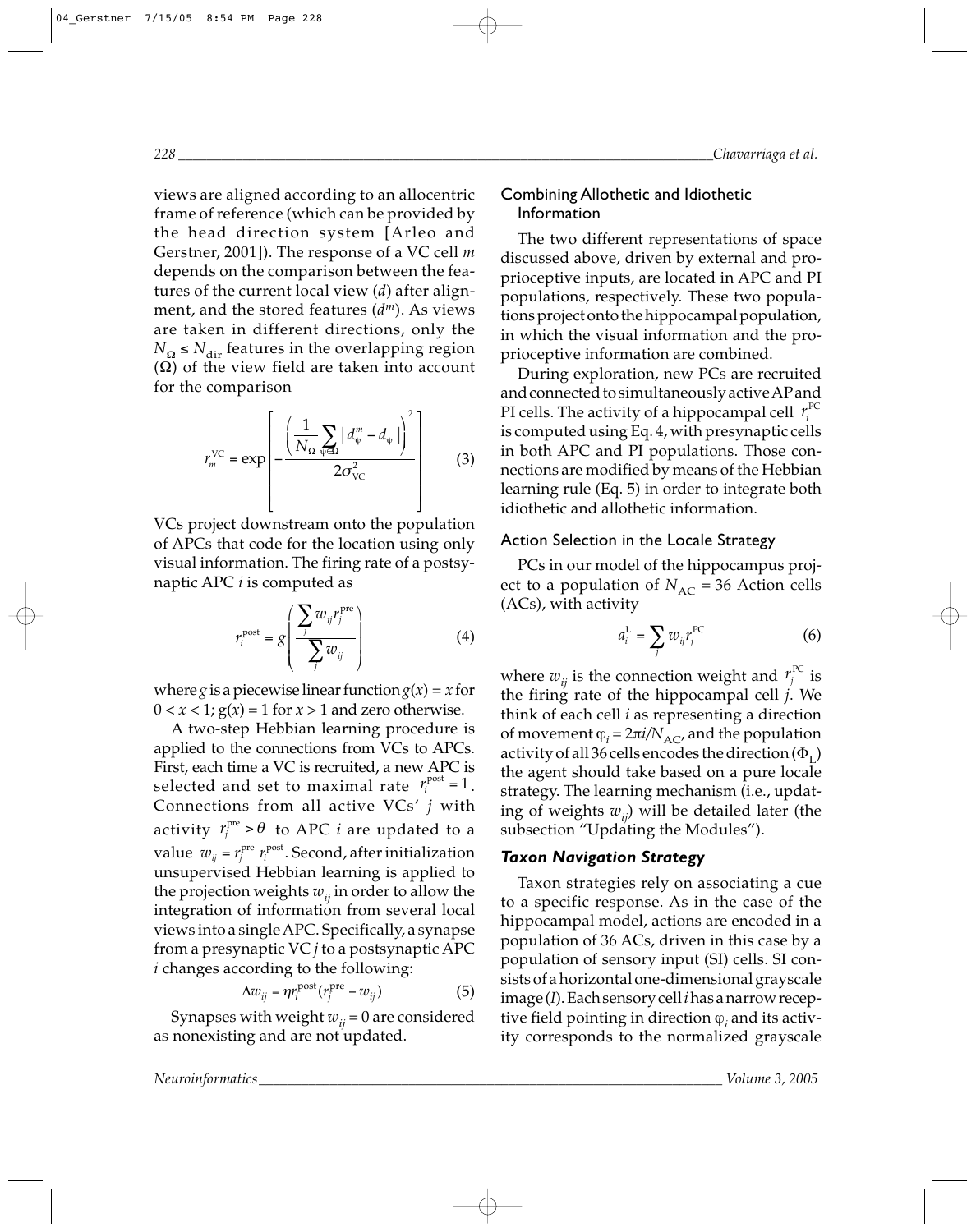

Fig. 4.Architecture of the model of navigation. PC = Spatial information coming from place cells in the hippocampus. SI = Sensory input (/<sub>ψ</sub>). AC = Action cells. A<sub>T</sub> = Action value (predicted future reward) of the movement  $\Phi_T$  selected by the taxon strategy.  $A_L$  = Action value of the direction of movement  $\Phi_L$  selected by the locale strategy.  $g_T, g_L$  = Gating values for the taxon and locale strategy, respectively.  $\Phi$  = Direction of movement selected by the gating network.

value in that direction,  $r_i^{S_i} = I(\varphi_i)$ . A visual cue in direction  $\varphi_i$  is represented as a dark spot in the image, that is,  $I(\varphi_i) = 1$ .

Actions based on the taxon strategy are then computed in analogy with Eq. 6,

$$
a_i^{\mathrm{T}} = \sum_{\varphi} w_{i\varphi} r_{\varphi}^{\mathrm{SI}} \tag{7}
$$

Now we proceed to present the gating system and the learning algorithm for both modules in detail.

#### *Strategy Selection*

The two modules described above implement locale (L) and taxon (T) strategies, respectively. Here we describe the selection mechanism that decides which strategy will be taken by the agent and, according to that decision, modulates the learning process in these modules. The selection mechanism consists of two experts, each expert corresponding to one of the strategies, and a gating network is used to select the most appropriate strategy according to the external input and the internal state of the system.

The selected action of the system is the result of a competition among the experts. For an expert *k* ∈{L, T} (for locale and taxon strategies*,* respectively), the probability of being selected is a function of a gating value  $g_k$ . Both the experts and the gating network modify their parameters by means of reinforcement learning.

We think of one of the experts as being located in the ventral and dorsomedial striatum driven by the hippocampal activity. The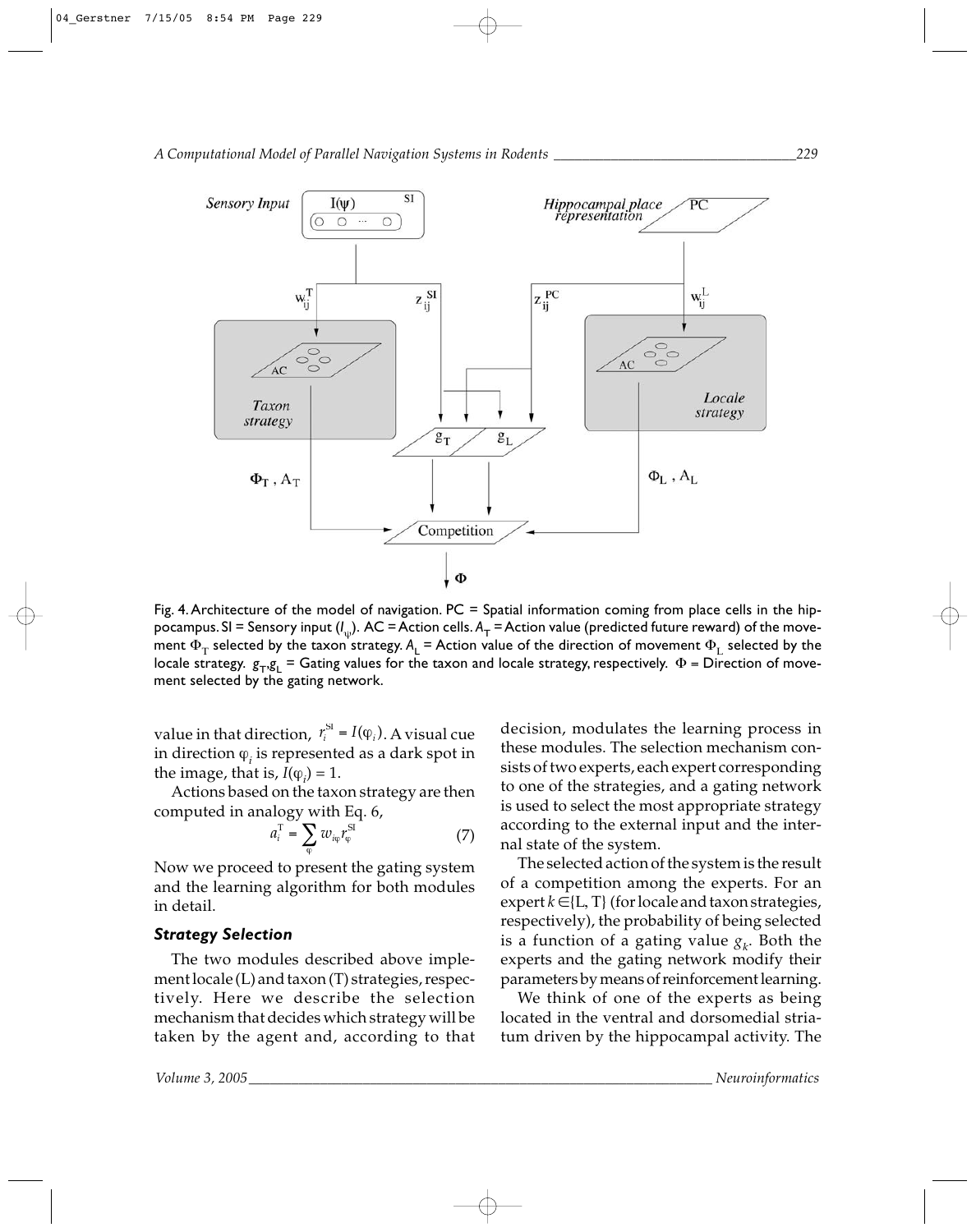activity of the hippocampal PCs represents the current state *s*, and the expert learns a mapping between this hippocampal spatial representation (PC) and a set of actions, implementing a place-based strategy (i.e., locale strategy). The other expert receives external sensory signals (SI) and encodes simple stimulus–response behaviors (taxon strategy). The biological locus for this expert may be the dorsolateral striatum.

As described in the subsection "Action Selection in the Locale Strategy," actions are encoded in a population of ACs for each expert. An AC *i* in population *k* represents a direction of movement  $\overline{\varphi_i}^k$  and its activity  $a_i^k$  corresponds to the action value or *Q*-value in the sense of reinforcement learning (Sutton and Barto, 1998). The action values for both PC-driven  $(a^L)$ as stimulus-driven (*a*T) strategies are computed in the following way:

$$
a_i^k = \sum_j w_{ij}^k r_j^{\text{pre}} \tag{8}
$$

where  $r_j^{\text{pre}}$  corresponds to the firing rate of cells coding for the external SI or the hippocampal PCs for *k* being the taxon or the locale module, respectively. Equation 8 repeats Eqs. 6 and 7, with slightly different notation.

For each expert *k*, the direction of the population vector  $\Phi_k$  represents the continuous direction of movement, which predicts the maximum reward.

$$
\Phi_k = \arctan\left(\frac{\sum_i a_i^k \sin(\varphi_i)}{\sum_i a_i^k \cos(\varphi_i)}\right) \tag{9}
$$

As the *Q*-value is only available for discrete actions  $a^k$ , the action value  $A_k$  for the continuous direction of movement  $\Phi_k$  is computed by linear interpolation of the two nearest discrete actions.

In order to select the direction Φof the movement to be performed by the agent, we use a gating scheme such that probabilities depend not only on the Q-values of the actions  $(A_k)$  but also on a gating value ( $g_k$ ):

$$
P(\Phi = \Phi_k) = \frac{g_k A_k}{(g_L A_L) + (g_T A_T)}
$$
(10)

The gating system allows a module to be preferred even if it predicts a smaller future reward. In the other sense, it allows taking *opportunistic* choices such as selecting actions with small gating value, but predicting high rewards. Gating values  $g_k$  depend on both the hippocampal input PC and the sensory input SI according to the following:

$$
g_k = \sum_{j \in \mathcal{F}} (z_{kj}^{\text{PC}} r_j^{\text{PC}}) + \sum_{j \in \mathcal{I}} (z_{kj}^{\text{SI}} r_j^{\text{SI}})
$$
(11)

where  $z_{kj}^{\text{PC}}$  and  $z_{kj}^{\text{SI}}$  are the weights of a connection from a presynaptic cell *j* to a gating unit *k*.

The system described so far is able to select among different strategies according to its perceptual input. At each timestep, every expert proposes an action on the basis of its afferents and gating value. However, a strategy should be applied during several timesteps in order to exhibit a coherent behavior and better assess its suitability for the current task. To allow this, instead of imposing a competition at every timestep, a chosen strategy will continue till its accumulated prediction error (since the moment it was chosen) reaches some threshold. Then, a new competition among the experts is performed (allowing, but not forcing, the selection of a different strategy).

#### *Updating the Modules*

After an action has been selected (according to Eq. 10) and performed, the weights for each module  $(w_{ij})$  as well as the gating network  $(z_{ij})$ are updated according to the reward prediction error  $\delta_k$ . In order to allow simultaneous learning of both strategies, the two modules are updated in a way that modules with high probability of being selected have more significant changes in their weights, as well as those modules with small reward prediction error.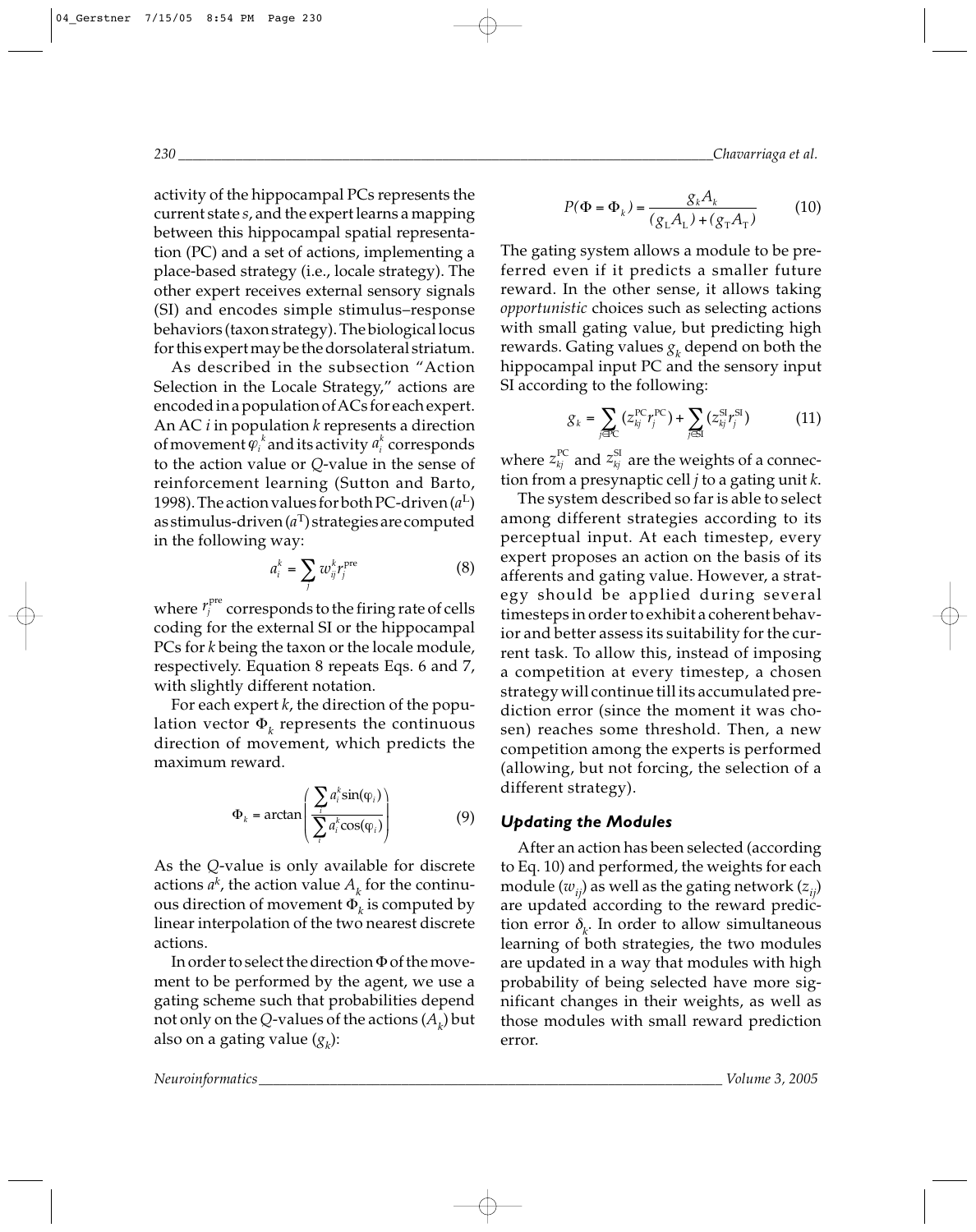In standard reinforcement learning, weight updates are proportional to the reward prediction error  $\delta_k$ . According to the above considerations, the proportionality factor has to be scaled by an extra factor  $h_{k}$ . This factor depends on the gating value  $g_k$  and the prediction error for the module *k* (Baldasarre, 2002):

$$
h_k = \frac{g_k c_k}{\sum_i (g_i c_i)}\tag{12}
$$

where  $c_k = \exp(-\rho \delta_k^2)$  ( $\rho > 0$ ). Weights in each module ( $w<sup>L</sup>$  and  $w<sup>T</sup>$ ) in Eq. 8 are updated using a variation of TD  $(\lambda)$  algorithm (Sutton and Barto, 1998).

$$
\Delta w_{ij}^k = \eta^k \, \delta_k \, h_k \, e_{ij}^k \tag{13}
$$

with

$$
\delta_k(t) = R_t - A^k(t-1) + \gamma A^k(t) \tag{14}
$$

Here  $R_t$  is the reward received at time *t*,  $\eta^k$  is the learning rate of expert *k*,  $\delta_k$  is the reward prediction error from Eq. 14, and  $e_{ij}^k$  is the eligibility trace. This eligibility trace can be interpreted as a memory of temporal pre- and postsynaptic coincidences.

$$
e_{ij}^{\mathrm{L}}(t+1) = \gamma \lambda e_{ij}^{\mathrm{L}}(t) + r_{j}^{\mathrm{PC}} a_{i}^{\mathrm{L}}
$$
  

$$
e_{ij}^{\mathrm{T}}(t+1) = \gamma \lambda e_{ij}^{\mathrm{T}}(t) + r_{j}^{\mathrm{SI}} a_{i}^{\mathrm{T}}
$$
 (15)

where  $0 < \lambda < 1$ , is the trace-decay factor and  $e_{ij}^k(0) = 0$ .

The use of the scale factor  $h_k$  in Eq. 13 assures that the weight update is more significant for those experts that have consistently small reward prediction errors ( $c_k \approx 1$ ) and have a high probability of being selected  $(g_k > g_i)$ . Note that the experts modify their weights such that, even if an expert is not selected, it can improve its performance in the current task.

#### *Updating the Gating Network*

The weights  $z_{\scriptscriptstyle k j}^{\rm P C,SI}$  in Eq. 11 are updated such that  $g_k \rightarrow h_k$ .

$$
\Delta z_{kj}^{\text{PC,SI}} = \xi (h_k - g_k) r_j^{\text{PC,SI}} \tag{16}
$$

with a learning rate ξ. This will increase the gating value of the module showing smaller reward prediction error, and since  $\Sigma_k h_k = 1$ (from Eq. 12), after learning the sum of gating values will also tend to 1.

#### **Results**

We tested the model on a simulated Kephera robot with a visual field of 270°. The robot has a diameter of 5.2 cm, and at each timestep it moves 6 cm in the direction Φ provided by the action controller. Other parameters (e.g., collision detectors) were set according to the specifications of the Kephera robot. The simulation environment provides external SI (linear vision and distances to the walls) and odometry information from the agent. Before each experiment all the weights are randomly initialized. Four sets of experiments were performed in a square environment of 120 × 120 cm. The target has a diameter of 12 cm. We test the model capabilities to (i) solve a task using a taxon strategy (i.e., the visible water maze), (ii) solve a task requiring a locale strategy (i.e., hidden water maze), and (iii,iv) develop both strategies simultaneously (i.e., combined cue-place learning). These two last tests follow experimental paradigms reportedly applied to rats (Pearce et al., 1998; Devan and White, 1999).

All the experiments consist of 10 to 11 blocks, with four trials per block. In the combined cueplace learning task, the 10th block corresponds to the competition trials as described by Devan and White (1999). Each trial starts with the agent located at a random position at a minimum distance of 70 cm from the center of the goal (requiring the robot to make more than 10 steps to get at the goal location). A trial is finished when the agent reaches the target location; at that moment a positive reward in given. If the agent is not able to reach the goal within 100 timesteps, it is guided to the platform,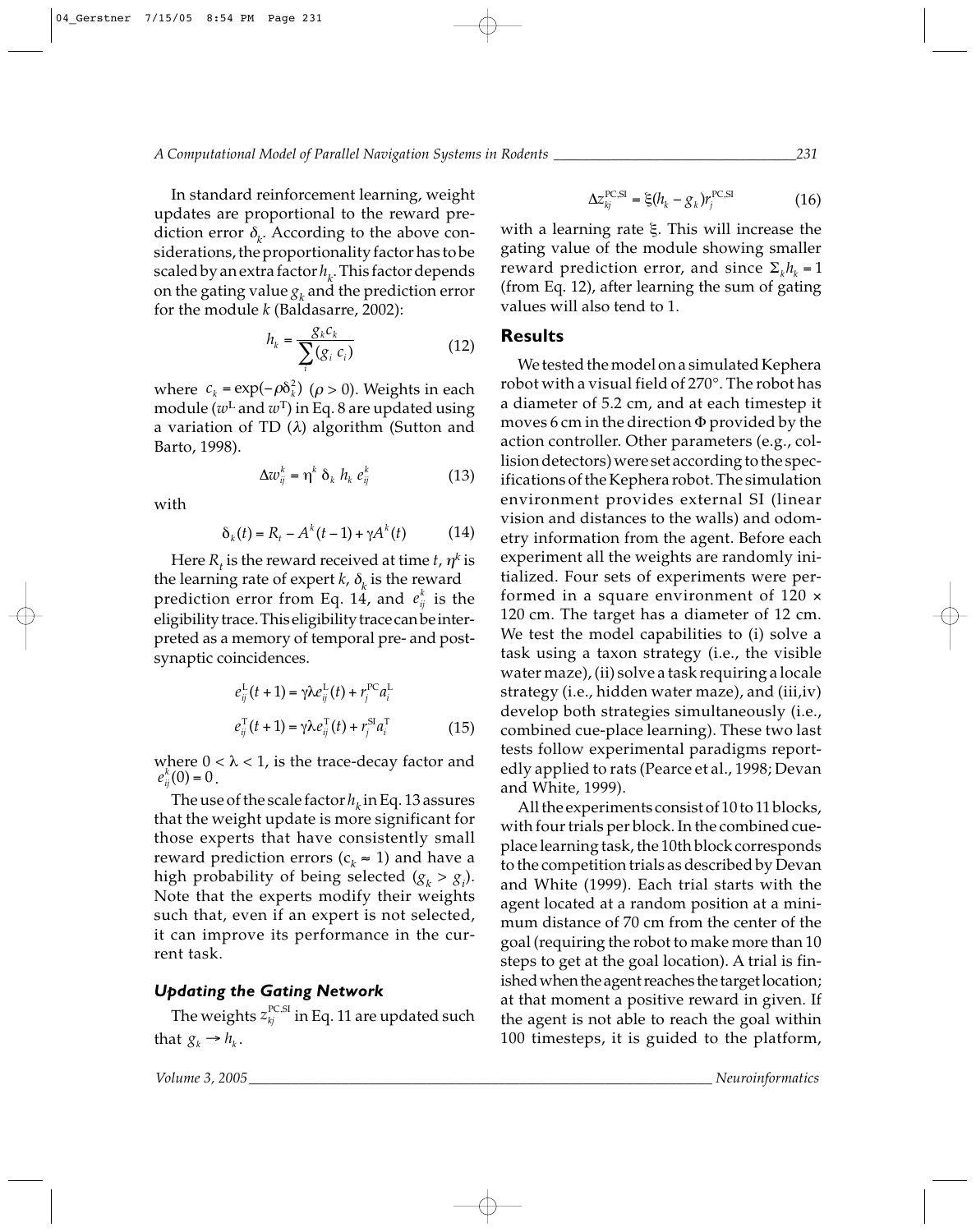

Fig. 5. Navigation maps after 2 (*top*) or 10 (*bottom*) blocks of training in the visible version of the water maze. *Left*: Taxon module. *Right*: Locale module.The filled circle marks the location of the goal.

analogous to the experimental procedure with rats (Devan and White, 1999).

The same set of parameters was used in all the simulations. The learning rates for the locale and taxon modules are set to  $\eta^L = \eta^T = 0.01$ . The parameters of the TD ( $\lambda$ ) rule (Eqs. 13–15) are  $\gamma$  = 0.8 and  $\lambda$  = 0.95. The learning rate for the gating network is set to  $\xi = 0.3$  (Eq. 16). A value of  $\rho = 1.0$  was used to compute the factor  $c_k$  in Eq. 12.

In the first set of experiments, the visible version of the water maze is modeled by placing the agent in an environment with white walls and a dark, visible cue in the place where a reward is provided. The location of the platform is changed in every trial such that spatial information cannot be used to solve the task. The navigation maps for both the locale and the taxon module after learning are presented in Fig. 5. At each point the lines show the selected direction  $\Phi_k$  for that specific module, the length of the line is proportional to the

action value  $A_k$  associated to a movement in that direction. The lines show that the taxon module is able to learn the association between the SI and the appropriate action to solve the task. As the spatial information is not useful to reach the visible goal, the locale module is not able to build a proper association between location and action.

The second set of experiments tests the ability of the system to develop locale strategies in order to find a hidden goal. The goal is solely defined by a fixed location of the reward. In particular, there were no visual cues signaling its position. The only visual cue is at a fixed position outside the environment. Navigation maps for both modules are presented in Fig. 6. In contrast to the previous case, the locale module is able to learn the correct action required to take the agent toward the invisible goal. As no cue is available at the location of the goal, the taxon module cannot solve the task.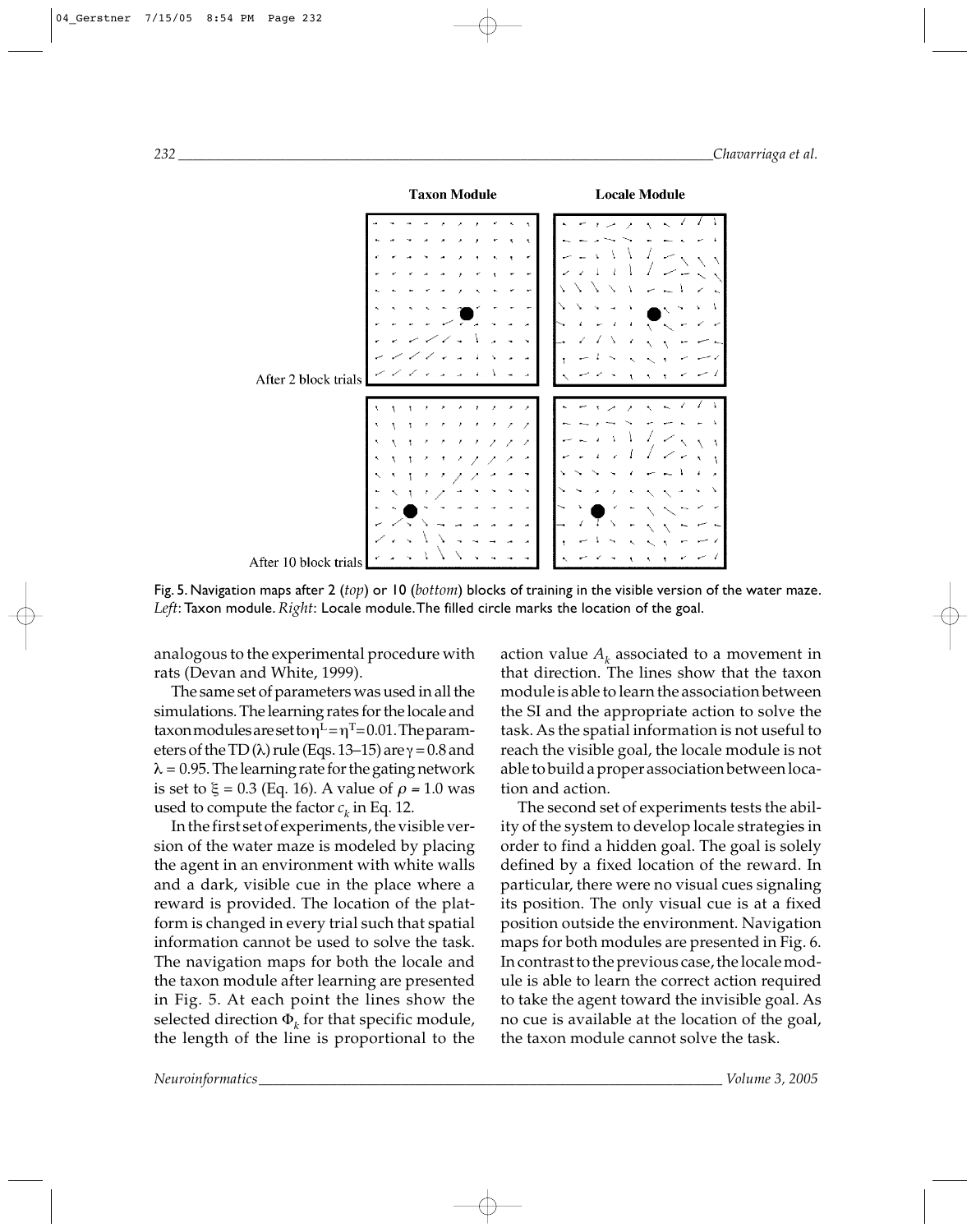

Fig. 6. Navigation maps after 2 (*top*) or 10 (*bottom*) blocks of training in the hidden water maze. *Left:* Taxon module. *Right:* Locale module.

Finally, we apply the experimental paradigm described in the section "Parallel Navigation Systems" (Devan and White, 1999), to test the simultaneous development of both locale and taxon strategies. During training in an environment with white walls, in blocks 1, 2, 4, 5, 7, and 8, the goal location was signaled by a dark visible cue, such that the task may be solved by either a locale or a taxon strategy. On blocks 3, 6, and 9, no visible cue was available, requiring the use of spatial information to solve the task.

Figure 7 shows the navigation maps for both the locale and the taxon modules. It can be seen that, after training, both modules are able to guide the agent toward the goal location (filled circle). It should be noticed that both modules have simultaneously learned to solve the task by using a different type of information. This becomes clear once the visible goal is moved to another location (Fig. 7, bottom) and the taxon strategy (cue response) guides the agent

to the new location, whereas the locale module still points toward the location of the goal in the training phase.

The predicted reward (normalized to one) for both modules at different stages of training is shown in Fig. 8. It corresponds to the action value  $A_k$  of the action selected at different points in the environment (as shown in Fig. 7). At the end of block 8 (the last block with the visible platform), both modules successfully predict the location where the reward is delivered. As shown above, before the competition trial, spatial information still leads the agent toward the previous location of the platform. The taxon module, in contrast, successfully points toward the landmark (and goal) location. If training continues in the competition situation, the locale module will start learning the new location of the goal.

The average escape latency (timesteps required to reach the goal) over 10 simulations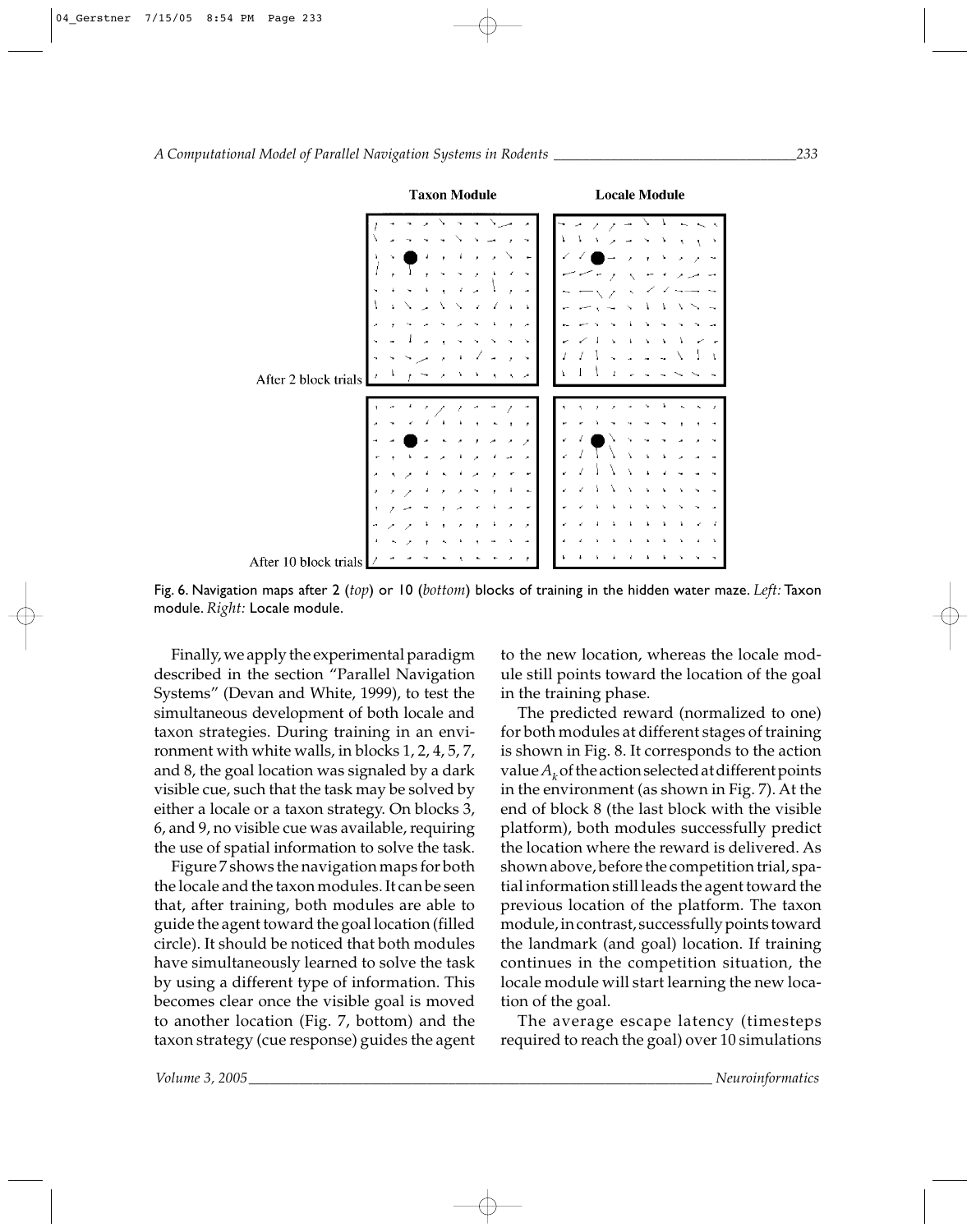

Fig. 7. Navigation map at the end of the training phase.*Top:* The filled circle marks the location of the platform in both the hidden and visible training trials. *Bottom:* Competition trial.The visible target has been moved to a new location. *Left:* Taxon strategy. *Right:* Locale strategy.

is showed in Fig. 9. The simultaneous development of taxon and locale strategies can be observed as the model improves its performance in both visible (blocks 1, 2, 4, 5, 7, and 8) and hidden (blocks 3, 6, and 9) trials. This result qualitatively reproduces those reported by Devan and White (1999).

The competition trial in the Devan and White experiment was designed to dissociate the response to the different kinds of information (i.e., the use of different navigational strategies). Representative trajectories in the competition trial for two runs of the simulation are shown in Fig. 10. As observed in intact animals (Fig. 1), in some cases the agent goes first to the place where the platform was during the training (place response), and then switches to a taxon strategy, whereas in other cases, the agent adopts a taxon strategy from the beginning and swims directly toward the visible goal.

Figure 11 presents the probability after training for every module to be selected in the

experiments shown above (average over 10 simulations). When the agent is solving the visible maze, the gating system is more likely to select the taxon module than the locale module, as opposed to the hidden maze condition in which the locale strategy is preferred. In the case of the combined cue-place task, after training (block 9) both strategies can solve the task. Hence, at that point of training both modules have almost equal probabilities of being selected. Once the agent is exposed to the conflict condition (competition test), the place response is no longer suitable to solve the task. This causes a change of strategy in the middle of the task in those cases in which a locale strategy was chosen at the beginning of the trial (Fig. 10). Finally, if the agent is exposed during several trials (three extra training blocks in this case) to the new condition, and the locale strategy persistently fails in solving the task, the probability of selecting the taxon module will increase.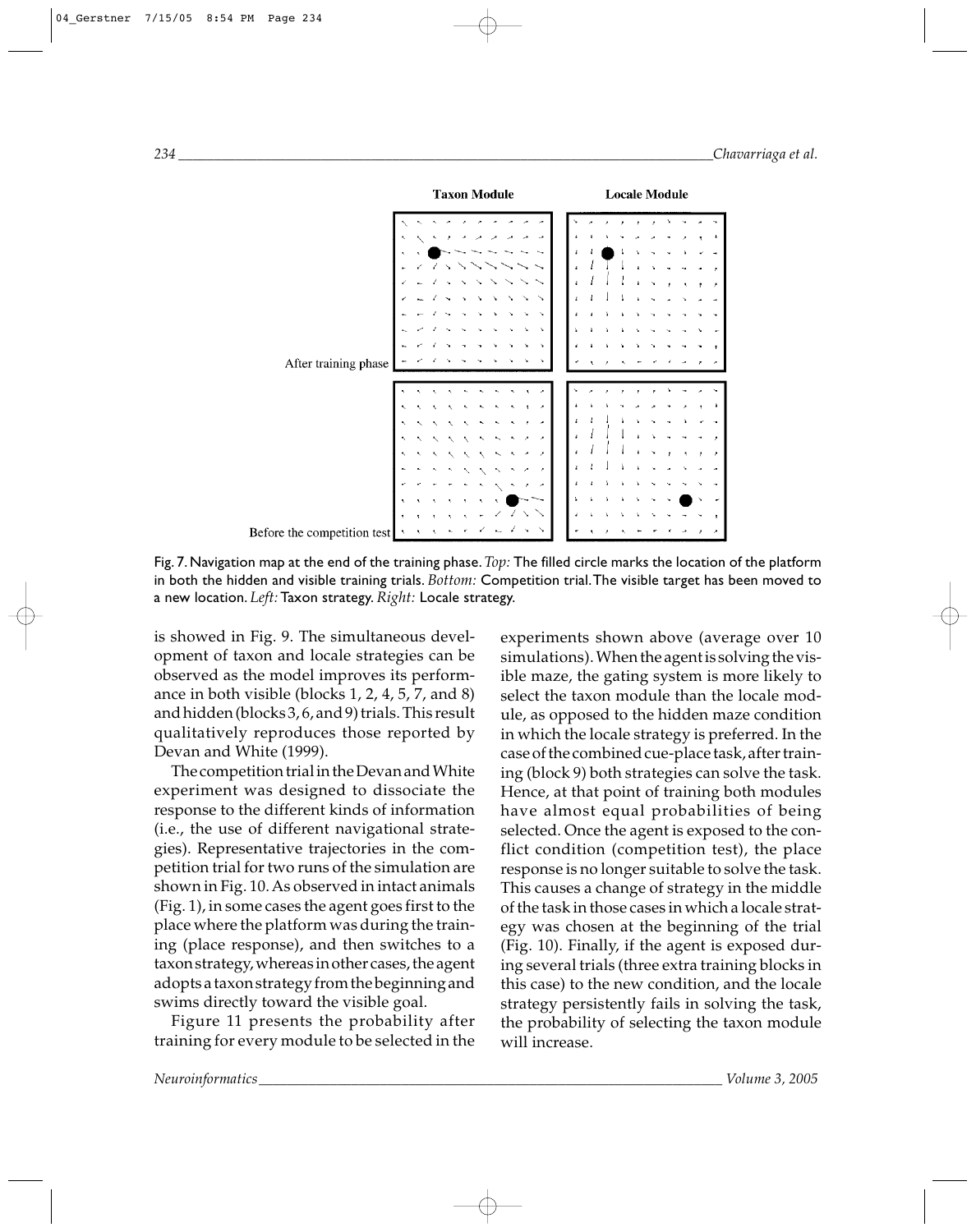

Fig. 8. Reward predicted by each module at different stages of training. *From top to bottom*: End of block 8, last training block with the visible goal. Both modules predict the maximum reward at the location of the goal. Before competition, the taxon module predicts the maximum reward at the new location of the landmark. The locale strategy still leads to the same location as before. After 1 and 3 competition trials, the locale strategy starts to learn the new location but still predicts a high reward for the former location of the platform.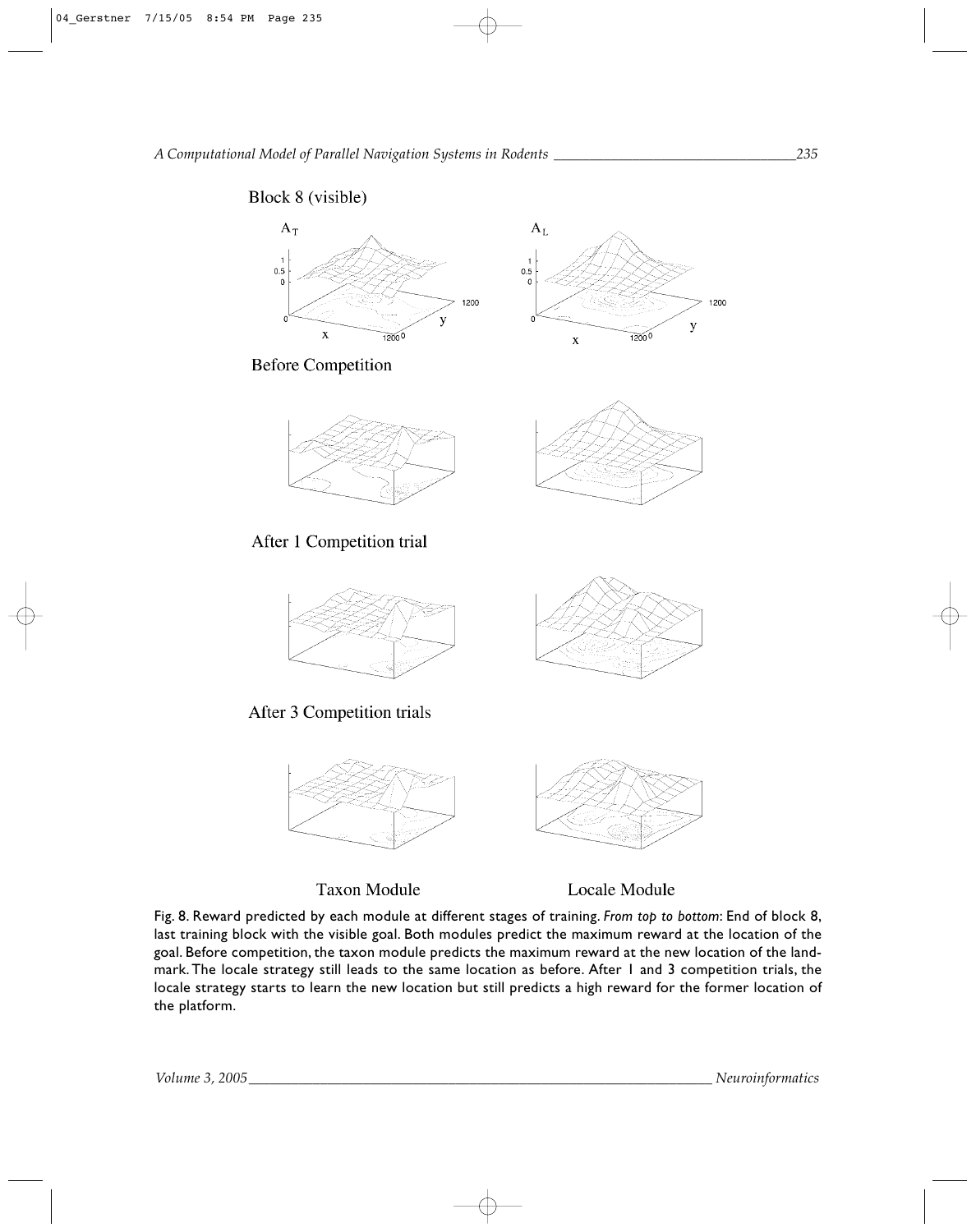

Fig. 9. Average escape latency in the combined cueplace learning task (Devan and White, 1999). Starting positions on every trial are selected such that it takes the agent at least 10 steps to reach the target location.Training blocks 3, 6, and 9 correspond to trials using a hidden goal.The competition trail is presented at block 10.



Fig. 10. Example of trajectories observed during the competition test. **(A)** The agent chooses a taxon strategy since the beginning of the trial (cue responder). **(B)** The agent follows a locale strategy before going toward the visible goal (place responder).

In another experiment, Pearce et al. (1998) train rats to search for a platform located at a fixed distance and direction from a single landmark. The training consists of 11 blocks of four trials. At the beginning of each block both the landmark and the platform were moved to a different location, and remained in the same place for the entire block session (Fig. 12A). In this experiment the landmark gives correct, although not precise information about the



Fig.11.Probabilities for the different modules of being selected.The taxon module has a higher probability of being selected when the agent solves the visible maze and, conversely, the locale module is preferred in the case of the hidden maze. After nine blocks of training in the combined cue-place task,both modules have rather equal probabilities of being selected, as both strategies are able to solve the task.The last two columns show the probability of selecting taxon or locale strategy after three blocks of trials with the competition setup; that is, the platform is visible but at a location different from the one encountered during the previous training phase. Since the learned place response does not solve the task, the probability of selecting the taxon strategy increases.

location of the goal; whereas place information will be disrupted every time a new block starts. Consistent with this, animals with hippocampal lesions perform better in the first trial of each block than control animals, presumably guided by the landmark location. At every new block, intact animals tend to explore the region of the pool where the platform was previously located before swimming to the new location, indicating the use of spatial information to solve the task (i.e., locale strategy). Lesioned animals, in contrast, take a more direct path to the platform (and landmark) location.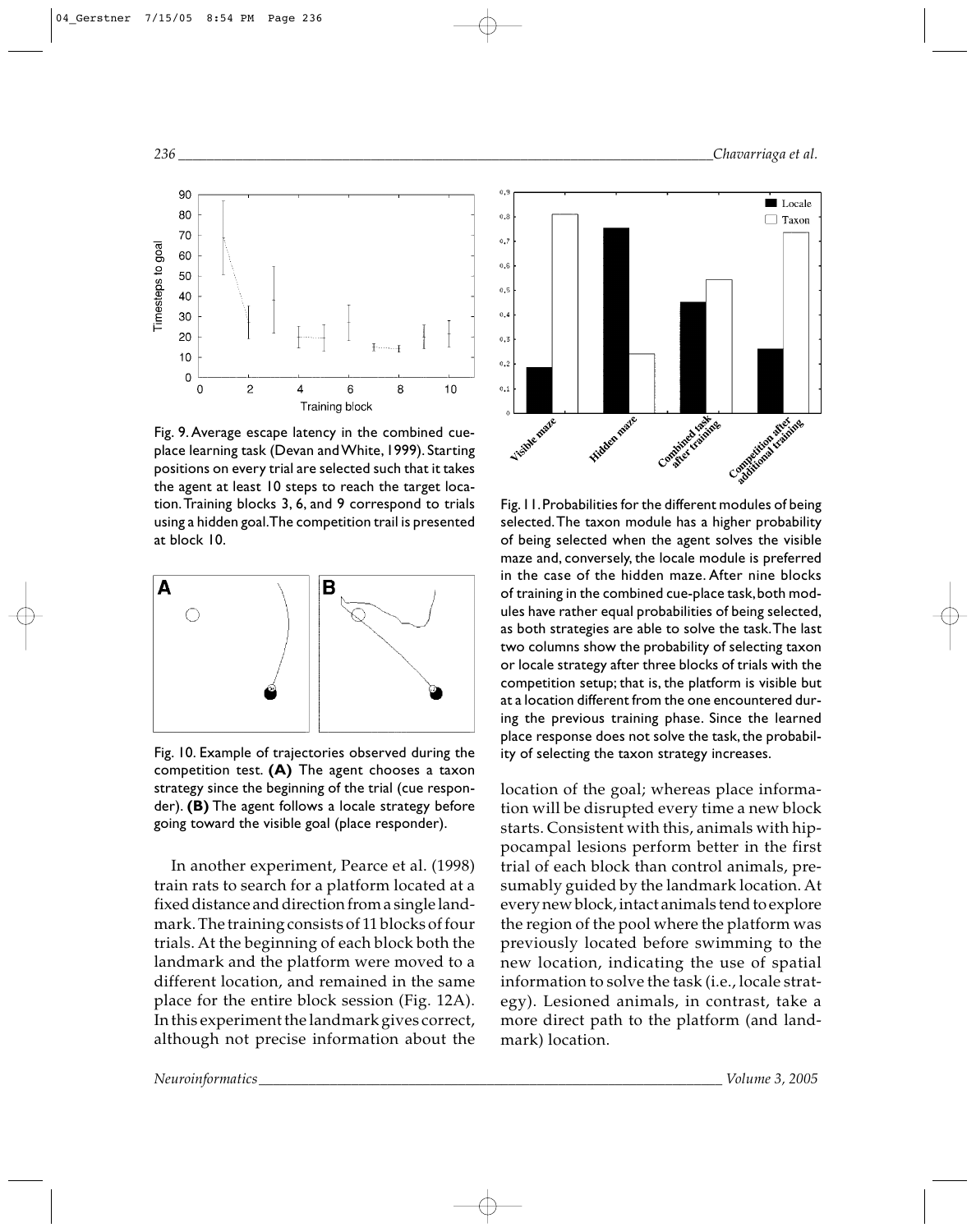

Fig. 12. Experimental paradigm analogous to the one used by Pearce et al. (1998) **(A)** The experiment takes place in a square arena ( $120 \times 120$  cm) with a single landmark. The landmark can be located in one out of four possible positions (filled circles).The goal (open circles) is always located at a fixed distance and direction from the landmark.**(B)** Mean latency in the first (*Control-1* and *Taxon-1*) and fourth (*Control-4* and *Taxon-4*) trials of each training block. Control:Actions are selected by the competition of locale and taxon strategies.Taxon: Actions are selected using a pure taxon strategy (as described in the subsection "Taxon Navigation Strategy").

Despite its poor performance in the first trial, control animals significantly improve their performance during each block of training whereas rats with damage to the hippocampus do not. This suggests that lesioned animals rely on the less precise information from the landmark location (a stimulus–response behavior) whereas control rats also use spatial information to solve the task. Every time a new block starts, as spatial information is no longer suitable to reach the platform, the rat changes its navigation strategy and uses the information provided by the landmark location, similar to the place responder behavior reported by Devan and White (1999).

Figure 12B shows the results of our model using this paradigm. We compare the performance of the competition model (*Control*) with the results of using a purely taxon strategy (*Taxon*) as described in the subsection "Taxon Navigation Strategy." The figure shows the average latency over ten simulations for the first and last trial of each block. The performance of the competition mechanism is consistent with the results reported by Pearce et al. (1998) for control animals; it yields longer latencies for the first trial of each block but latencies significantly decrease during the three subsequent trials. The performance of a pure taxon strategy is not negatively affected by the start of a new trial, but it does not improve during the training block.

#### **Discussion**

We propose a system-level model of navigation able to reproduce the behavior of animals in conflict situations, using a model of multiple experts with reinforcement learning. It relies on the theory of parallel navigating systems competing for selection of the most appropriate action. Based on the results of neurobehavioral experiments, we propose those systems to involve the hippocampus and the ventral striatum for locale strategies (Morris, 1981; Redish, 1999), and the dorsolateral striatum implementing taxon strategies (Packard and Knowlton, 2002). The strategy selection will depend on the characteristics of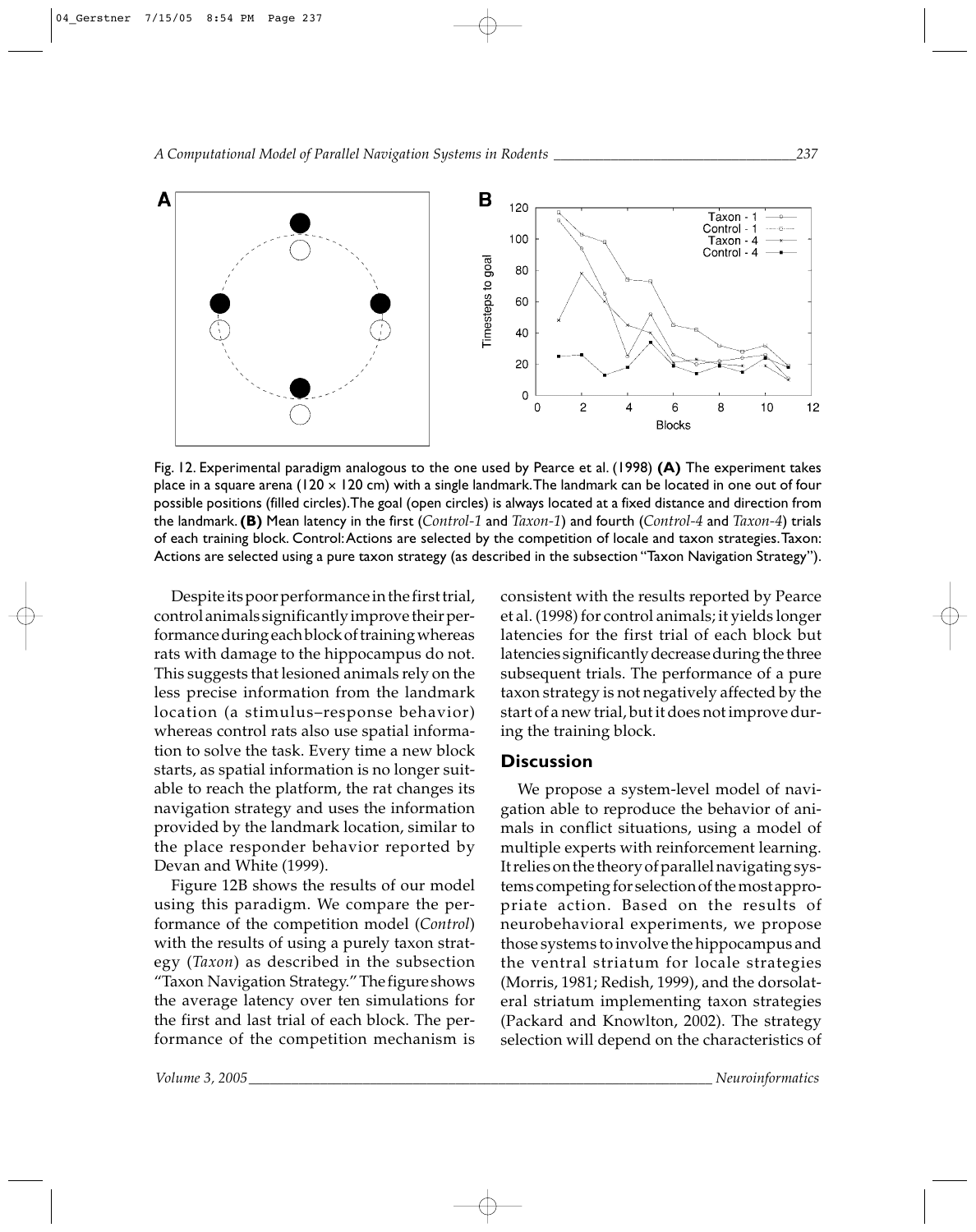the task to be solved and the training process (White and McDonald,  $2002$ ).<sup>5</sup> We attempt to focus on the computation underlying the strategy selection in navigational tasks. This selection is accomplished as a competition among different modules, and each module implements a different strategy. The likelihood of a module to be selected for action control depends on the future reward it predicts and the accuracy of this prediction.

One of the assumptions of the model is that predicted reward  $(A_k$  in Eq. 10) influences the decision-making process, such that actions predicting high future rewards can be selected, even if they are less likely to be successful (small  $g_k$ ). If this is the case, the starting position can influence the strategy selection in the competition trial (i.e., at locations closer to the cued target the taxon module will predict higher reward than the locale module, favoring the preference for cue responses). In their experiment, Devan and White (1999) chose starting locations equidistant to the new target location and its former position (the one used during training). A similar experiment with systematic changes in the starting location on competition trials can give qualitative information about the relative importance of the predicted reward  $(A_k)$  and biasing mechanisms depending on the experience  $(g_k)$  in the selection of navigation strategies. According to our model, starting positions close to the location of the platform during training will favor the selection of locale strategies. Figure 13 shows the probability of selecting a locale strategy after one competition trial. At this stage, both strategies have almost the same probability of being chosen (average gating value  $g_L$  = 0.45), but near to the former location of the goal  $(x = 300, y = 800)$ , the high reward



Fig. 13. Probability of selecting a locale strategy after one competition trial at different positions in the arena.At this point,owing to the training procedure, both strategies have approximately equal gating values and the strategy selection depends mainly on the reward predicted by each module. Therefore, the probability of selecting one strategy will be influenced by the starting position (the closer it is from the expected location of the goal,the greater the reward). In this case, the probability of selecting the locale strategy is maximal near the location of the goal during training.

predicted by the locale module results in a high probability  $[p(\Phi = \Phi) > 0.80$ , around the goal location] of selection for this strategy.

The model implements this biasing mechanism as a gating network. Gating values are learnt such that modules showing small reward prediction error will have more probability of being selected for action control (Eqs. 12 and 16). Furthermore, the gating value also modulates the learning rate of each module (Eq. 13), such that a more significant update will be done in modules with high gating values, and consistently small prediction errors.

Even though the biological mechanism for the competition has yet to be clarified, recent experiments suggest that cholinergic activity might convey information alike to the gating signals in our model. Several experiments provide evidence for the cholinergic role in modulating learning and memory (Ragozzino and Gold, 1995; Ragozzino et al., 1998; Hasselmo, 1999; Chang and Gold, 2003), and it has been

<sup>5</sup>Endogenous factors such as stress (Kim and Baxter, 2001), hormonal status (Marriott and Korol, 2003), or motivation (White and McDonald, 2002; Mizumori et al., 2004) also affect the selection of learning strategies.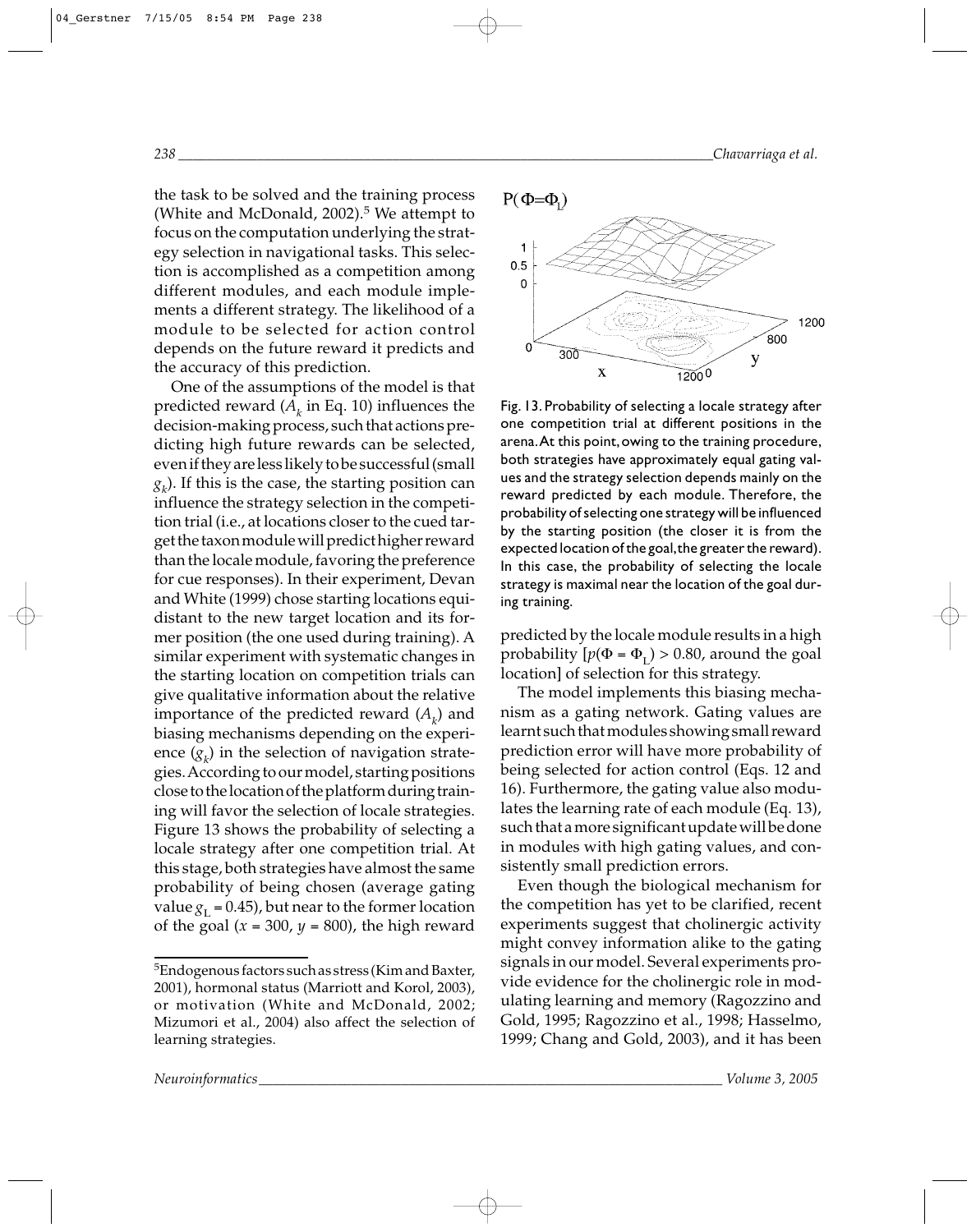proposed that the role of acetylcholine (ACh) is to balance the contribution of different neural systems in learning a given task (Gold, 2003, 2004). Following this hypothesis, Chang and Gold (2003) measured simultaneously ACh levels in the hippocampus and the striatum of rats solving a cross-maze task. When trained in this task, animals gradually shift from locale strategies in earlier trials to response strategies as training continues (Packard and McGaugh, 1996). Consistently, at the onset of the training procedure, ACh release in the hippocampus rapidly increased to its asymptotic value, coinciding to the use of locale strategies, and remains at this level for subsequent trials. In contrast, cholinergic release in the striatum increased at a much slower rate, in a pattern related to the gradual shift toward response strategies.<sup>6</sup> In another experiment using the same task, McIntyre et al. (2003) report that the relative levels of ACh in the hippocampus and striatum *prior*training reliably predict how long the locale strategy will be preferred. These results give further support to the hypothetic role of ACh as biasing the preference for a given strategy, which may be related to the gating val- $\mathrm{ues} g_{k}$  in our model. Cholinergic levels have also been proposed, in a statistical framework, to act as a gate to learning in a specific neural system by reflecting the uncertainty in its predictions (Dayan et al., 2000; Yu and Dayan, 2002, 2003).

In addition, ACh has been proposed as regulating the speed of memory update (Hasselmo and Bower, 1993; Hasselmo, 1999), which in modeling terms may correspond to the learning rate (Doya, 2002). This dual role of ACh biasing the strategy selection and modulating the learning speed in the different systems implementing each strategy is consistent with the role the scale factor  $h_k$  (Eq. 12) plays in the learning rules for the gating system (Eq. 16 updates the gating network such that  $g_k \to h_k$ ), and the separate navigation modules (Eq. 13).

In the cross-maze experiment described by Chang and Gold (2003), both locale and response strategies lead the animal to the goal. Similarly, ACh levels in both hippocampus and striatum increased during training and remained at high levels till the end of the experiment. In contrast, the protocol by Devan and White (1999) includes hidden trials, requiring the use of hippocampal-dependent strategies, at different points of the training phase. If the release of ACh is assumed to be correlated to preference for one strategy (and its engagement in solving the task), we predict that striatal cholinergic release will not increase during those trials (blocks 3, 6, and 9). On the other hand, during the competition trial, even if the locale strategy leads to the wrong location, ACh levels in the hippocampus will remain at high values, as this structure keeps engaged in the task learning the new location of the goal.

The question of what mechanism regulates the relative levels of ACh in the different structures involved in learning remains unsolved. One possibility is that an input system (to be identified) controls the ACh release in the forebrain. However, neuroanatomical differences of the cholinergic system in the hippocampus and striatum<sup>7</sup> suggest that this regulation is more likely owing to presynaptic mechanisms of release within each neural structure (Gold, 2004).

In our model, by having modules driven by different input spaces (place and cue information)

<sup>6</sup>After extensive training, animals consistently follow a stimulus–response strategy, despite high levels of ACh in both the hippocampus and the striatum. A systematic preference for the striatal system seems to control the strategy selection when both strategies are equally good to solve the task. This constitutes and additional way of interaction among systems involved in navigation, not included in our model.

<sup>7</sup>ACh in the striatum is derived from intrinsic cholinergic neurons, whereas hippocampal ACh is derived from projecting neurons from the basal forebrain cholinergic neurons.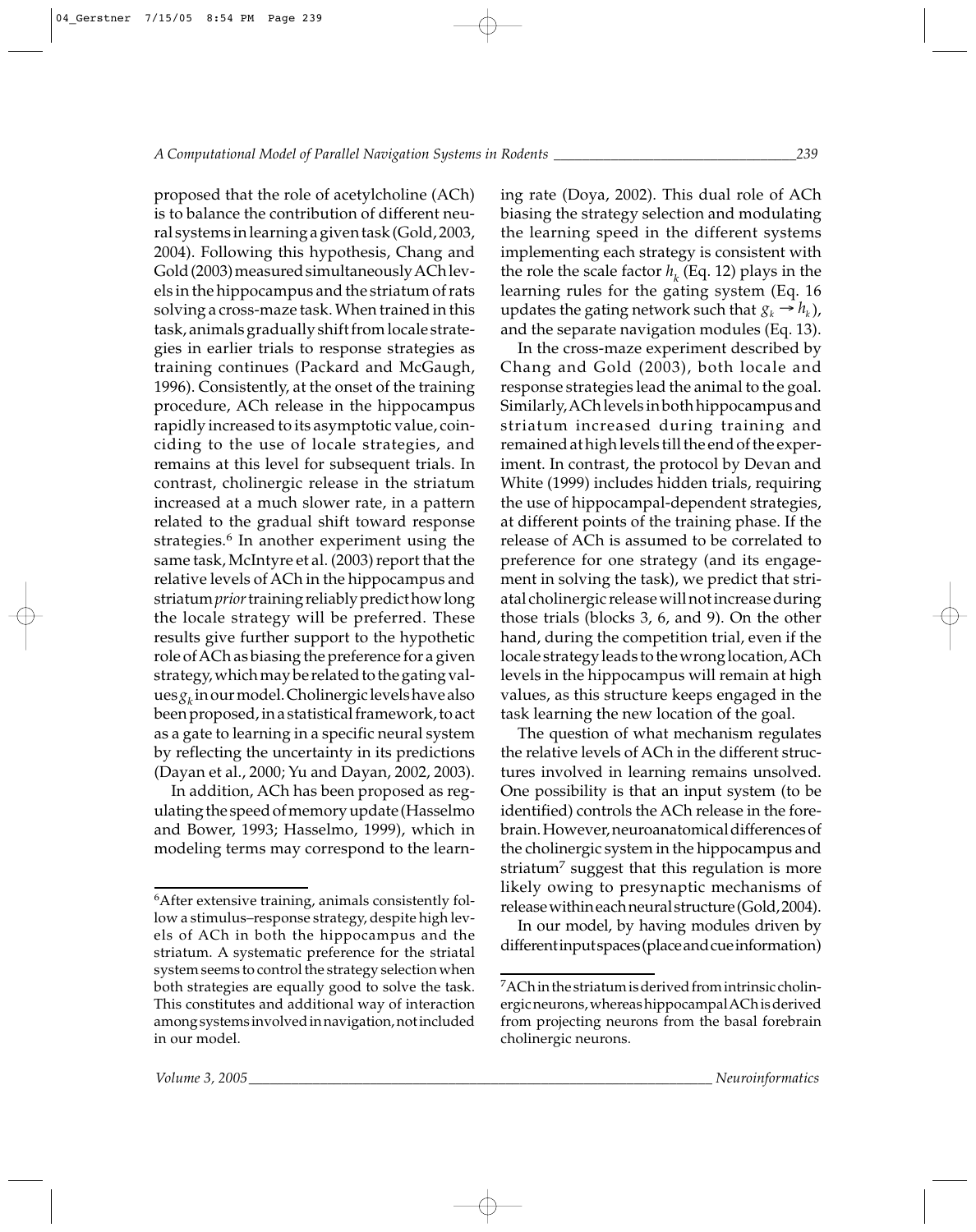we are able to solve tasks requiring different navigation strategies. Bioinspired robots can use the same approach by maintaining different mappings of the perception–action relations. Action control in autonomous robots can be performed by choosing among reactive behavior in egocentric coordinates (e.g., Braitenberg-like obstacle avoidance, approaching a beacon) or trajectory planning in an allocentric frame of reference. The selection can be based on a competition mechanism like the one we proposed in this model, which takes into account how well each representation has performed in the past and the predicted outcome of the proposed actions. Conversely, robots can be used to test the validity of models of bioinspired navigation. The use of realistic sensory signals with the inherent noise associated to this input constitutes a powerful testbed for the robustness of the model. Previously, the locale navigation strategy has been already tested using realistic two-dimensional visual input and odometry information from a Kephera robot (Arleo et al., 2004). Future plans for our research include tests of the competition model using a similar setup, and a more complete set of behavioral paradigms and conflict situations [e.g., the cross-maze task described by Packard and McGaugh (1996)].

#### **Acknowledgment**

This work was supported by the Swiss National Science Foundation under Grant No. 200020-100265/1.

#### **References**

- Arleo, A. and Gerstner, W. (2000) Spatial cognition and neuro-mimetic navigation: A model of hippocampal PC activity. Biol. Cybern. 83, 287–299.
- Arleo, A. and Gerstner, W. (2001) Spatial orientation in navigating agents: Modeling headdirection cells. Neurocomputing 38–40, 1059–1065.
- Arleo, A., Smeraldi, F., and Gerstner, W. (2004) Cognitive navigation based on nonuniform gabor space sampling, unsupervised growing net-

*240 \_\_\_\_\_\_\_\_\_\_\_\_\_\_\_\_\_\_\_\_\_\_\_\_\_\_\_\_\_\_\_\_\_\_\_\_\_\_\_\_\_\_\_\_\_\_\_\_\_\_\_\_\_\_\_\_\_\_\_\_\_\_\_\_\_\_\_\_\_\_\_\_\_\_\_Chavarriaga et al.*

works, and reinforcement learning. IEEE Trans. Neural Netw. 15, 639–652.

- Baldasarre, G. (2002) A modular neural-network model of the basal ganglia's role in learning and selecting motor behaviours. Cogn. Syst. Res. 3, 5–13.
- Blair, H. and Sharp, P. (1995) Anticipatory head direction signals in anterior thalamus: Evidence for a thalamocortical circuit that integrates angular head motion to compute head direction. J. Neurosci. 15(9), 6260–6270.
- Burgess, N., Jackson, A., Hartley, T., and O'Keefe, J. (2000) Predictions derived from modelling the hippocampal role in navigation. Biol. Cybern. 83, 301–312.
- Chang, Q. and Gold, P. E. (2003) Switching memory systems during learning: changes in patterns of brain acetylcholine release in the hippocampus and striatum in rats. J. Neurosci. 23, 3001–3005.
- Da Cunha, C., Wietzikoski, S., Wietzikoski, E. C., et al. (2003) Evidence for the substantia nigra pars compacta as an essential component of a memory system independent of the hippocampal memory system. Neurobiol. Learn. Mem. 79, 236–242.
- Dayan, P., Kakade, S., and Montague, P. R. (2000) Learning and selective attention. Nat. Neurosci. 3, 1218–1223.
- Devan, B. D. and White, N. M. (1999) Parallel information processing in the dorsal striatum: relation to hippocampal function. J. Neurosci. 19, 2789–2798.
- Doya, K. (2002) Metalearning and neuromodulation. Neural Netw. 15, 495–506.
- Etienne, A. S. and Jeffery, K. J. (2004) Path integration in mammals. Hippocampus 14, 180–192.
- Etienne, A. S., Maurer, R., Berlie, J., et al. (1998) Navigation through vector addition. Nature 396, 161–164.
- Gold, P. E. (2003) Acetylcholine modulation of neural systems involved in learning and memory. Neurobiol. Learn. Mem. 80, 194–210.
- Gold, P. E. (2004) Coordination of multiple memory systems. Neurobiol. Learn. Mem. 82, 230–242.
- Hasselmo, M. E. (1999) Neuromodulation: acetylcholine and memory consolidation. Trends Cogn. Sci. 3, 351–359.
- Hasselmo, M. E. and Bower, J. M. (1993) Acetylcholine and memory. Trends Neurosci. 16(6), 218–222.
- Kim, J. J. and Baxter, M. G. (2001) Multiple brainmemory systems: the whole does not equal the sum of its parts. Trends Neurosci. 24, 324–330.

*Neuroinformatics\_\_\_\_\_\_\_\_\_\_\_\_\_\_\_\_\_\_\_\_\_\_\_\_\_\_\_\_\_\_\_\_\_\_\_\_\_\_\_\_\_\_\_\_\_\_\_\_\_\_\_\_\_\_\_\_\_\_\_\_\_\_\_\_\_ Volume 3, 2005*